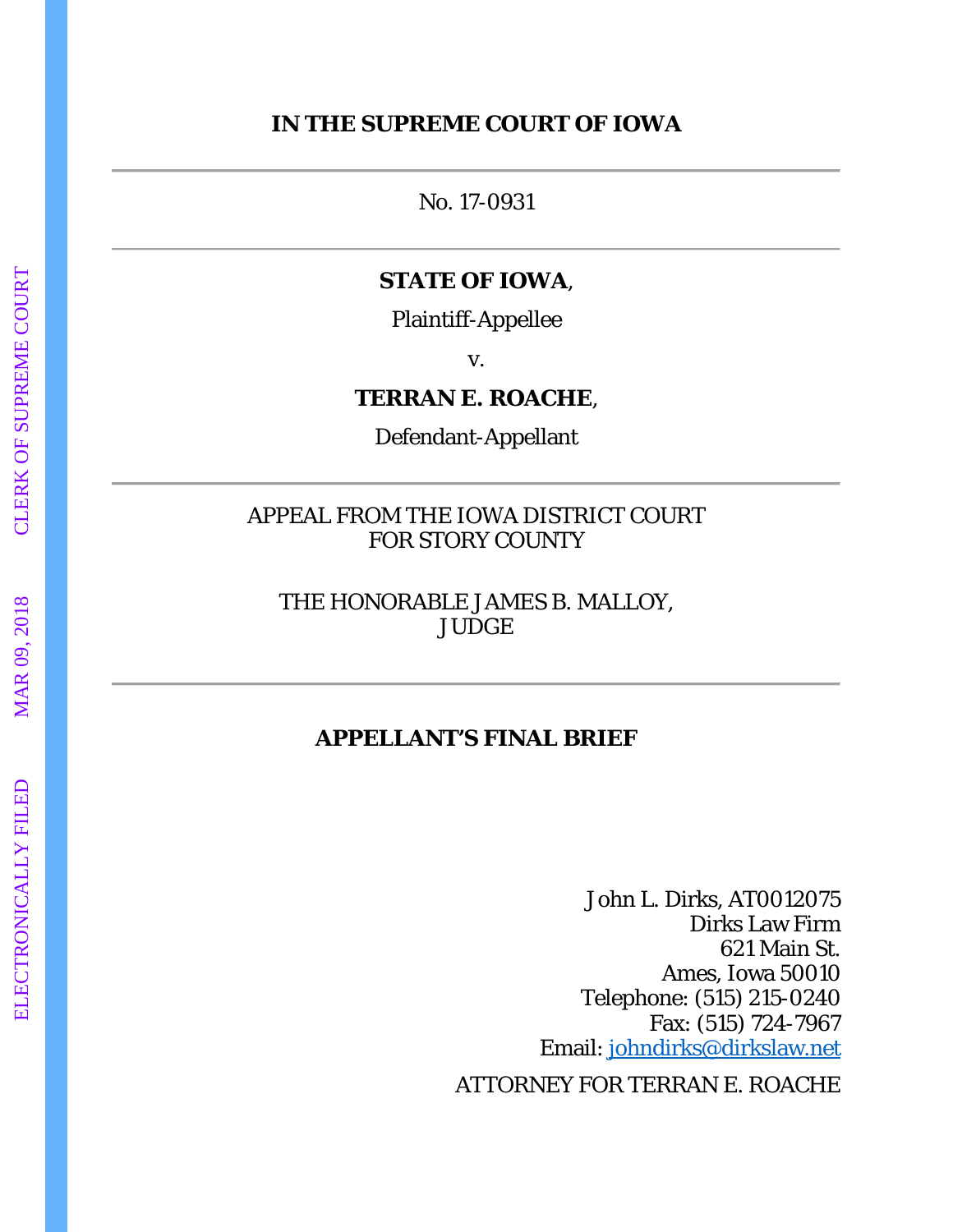### **CERTIFICATE SERVICE AND FILING**

This document will be filed electronically through EDMS. Service upon all parties shall occur pursuant to Iowa Court Rules 16.317(1) and 16.1220. On the 9th day of March, 2018, the undersigned certifies that a true copy of the foregoing instrument was served upon Defendant-Appellant Terran E. Roache by placing one copy thereof in the U.S. Mail, proper postage attached, addressed to Terran E. Roach, IDOC ID no. 6643890, Clarinda Correctional Facility, 2000 North 16th Street, Clarinda, IA, 51632.

Tohne S. Date

**JOHN L. DIRKS**, AT0012075 DIRKS LAW FIRM 621 MAIN ST. AMES, IOWA 50201 TELEPHONE: (515) 215-0240 FAX: (515) 724-7967 EMAIL: JOHNDIRKS@DIRKSLAW.NET **ATTORNEY FOR DEFENDANT-APPELLANT**

**Addressees**:

Attorney General Criminal Appeals Division 1305 E. Walnut Avenue Hoover Building Des Moines, Iowa 50319 **ATTORNEYS FOR PLAINTIFF-APPELLEE**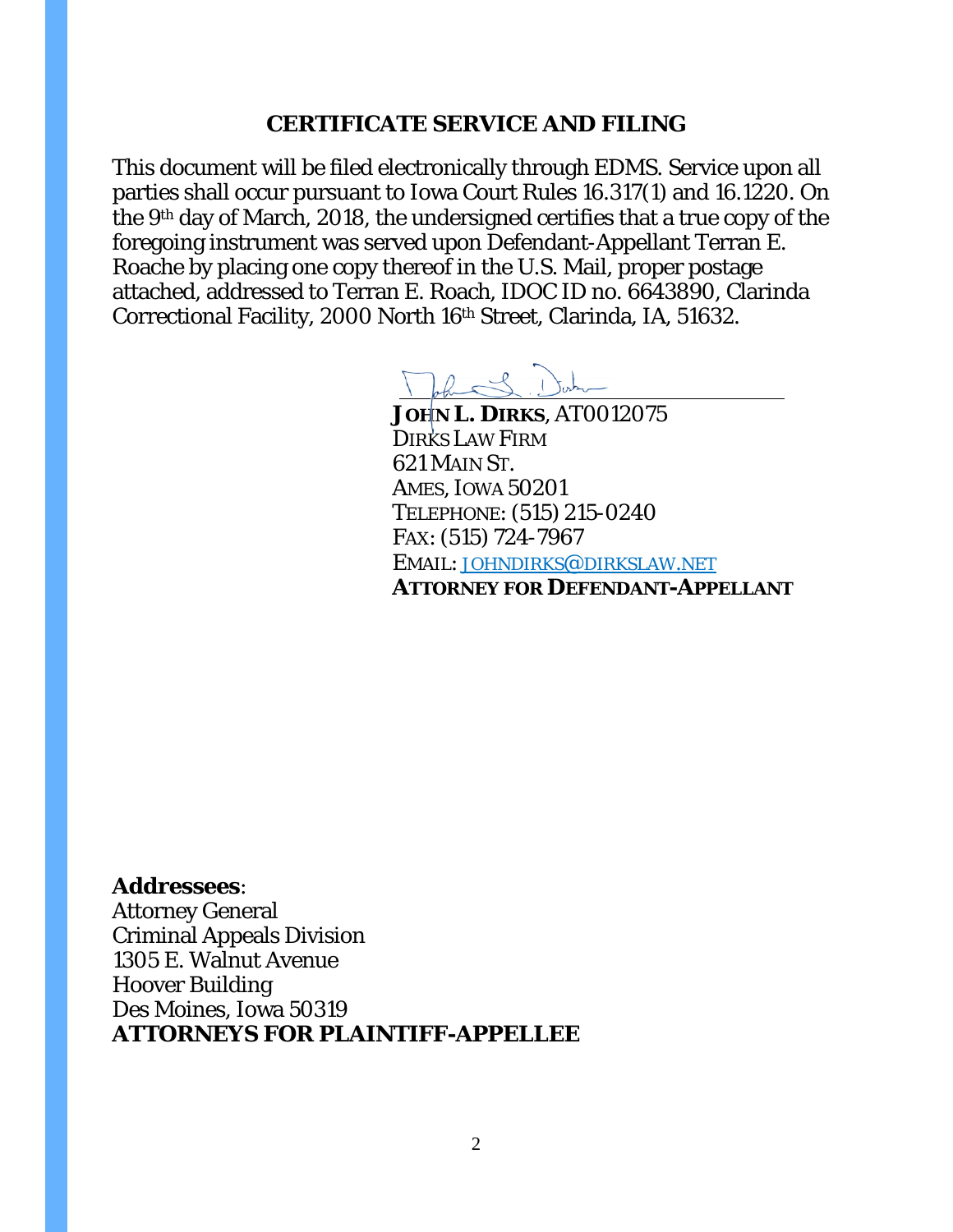# **TABLE OF CONTENTS**

| Argument                                                                                                                         |
|----------------------------------------------------------------------------------------------------------------------------------|
| The court erred in ordering \$1,900.00 in restitution for a small<br>study guide having only nominal replacement value12         |
|                                                                                                                                  |
|                                                                                                                                  |
|                                                                                                                                  |
| 1. Substantial evidence does not support a finding of factual                                                                    |
| 2. Substantial evidence does not support a finding of legal                                                                      |
| 3. An award of \$1,900 for a lost study guide is excessive20                                                                     |
| 4. Substantial evidence does not support a finding that Mr.<br>Hagedon actually sustained a loss, as he is not legally obligated |
| 5. The award of the \$1,900 "fine" amounts to punitive                                                                           |
|                                                                                                                                  |
|                                                                                                                                  |
|                                                                                                                                  |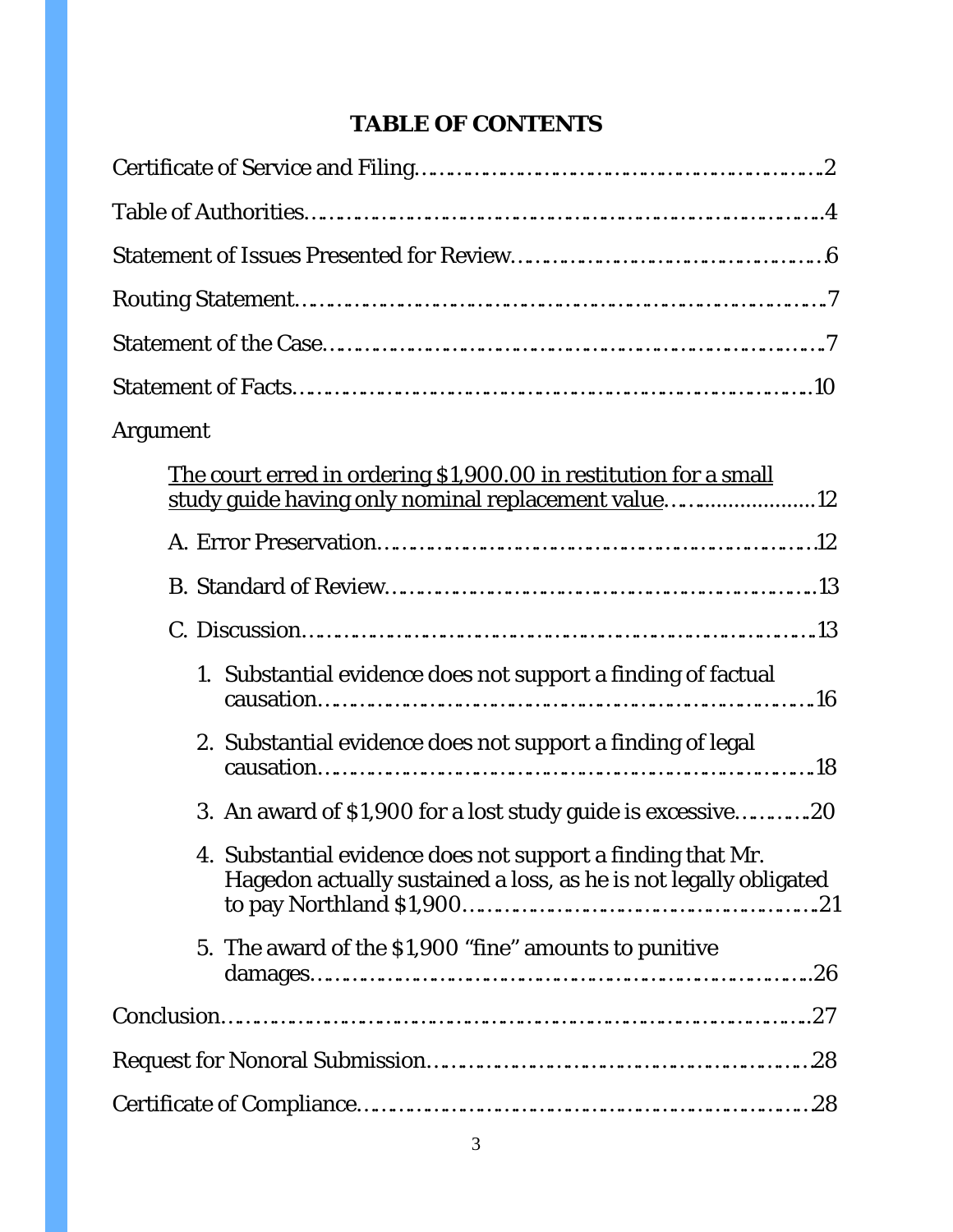## **TABLE OF AUTHORITIES**

## **State Cases**

| Ag. Partners v. Chicago Cent. & Pac. R. Co.,<br>726 N.W.2d 711 (Iowa 2007). |                      | . 21           |           |
|-----------------------------------------------------------------------------|----------------------|----------------|-----------|
| <i>Engel v. Vernon, 215 N.W.2d 506 (Iowa 1974).</i>                         |                      | . 22           |           |
| Golden Sun Feeds, Inc. v. Clark, 140 N.W.2d 158 (Iowa 1966)                 |                      | . 22           |           |
| Greenwood v. Mitchell, 621 N.W.2d 200 (Iowa 2001)                           |                      | - 17           |           |
| <i>In re Estate of Vajgrt, 801 N.W.2d 570 (Iowa 2011)</i>                   |                      | 27             |           |
| <i>In re J.S.</i> , No. 3-773, 13-0174 (Iowa Ct. App. 09/18/2013).          | $\ddot{\phantom{0}}$ | $16, 18-19$    |           |
| In the Estate of Anderson,<br>No. 9-991, 10-1066 (Iowa Ct. App. 2010).      |                      | 22             |           |
| <i>Macal v. Stinson</i> , 468 N.W.2d 34 (Iowa 1991).                        |                      | $21 - 22$      |           |
| <i>Meier v. Senecaut, 641 N.W.2d 532 (Iowa 2002)</i>                        |                      |                | 13        |
| R.E.T. Corp. v. Frank Paxton Co. Ins.,<br>329 N.W.2d 416 (Iowa 1938).       |                      | $21 - 22$      |           |
| Rohlin Const. Co. v. City of Hinton,<br>476 N.W.2d 78 (Iowa 1991)           |                      |                | 22        |
| <i>State v. Adams, 810 N.W.2d 365 (Iowa 2012).</i>                          |                      | 15, 16         |           |
| State v. Bonstetter, 637 N.W.2d 161 (Iowa 2001) 14-15, 20                   |                      |                |           |
|                                                                             |                      |                | <b>16</b> |
| <i>State v. Breen, No.</i> 14-0526 (Iowa Ct. App. 2015) 24-25               |                      |                |           |
|                                                                             |                      | 13, 14, 26, 27 |           |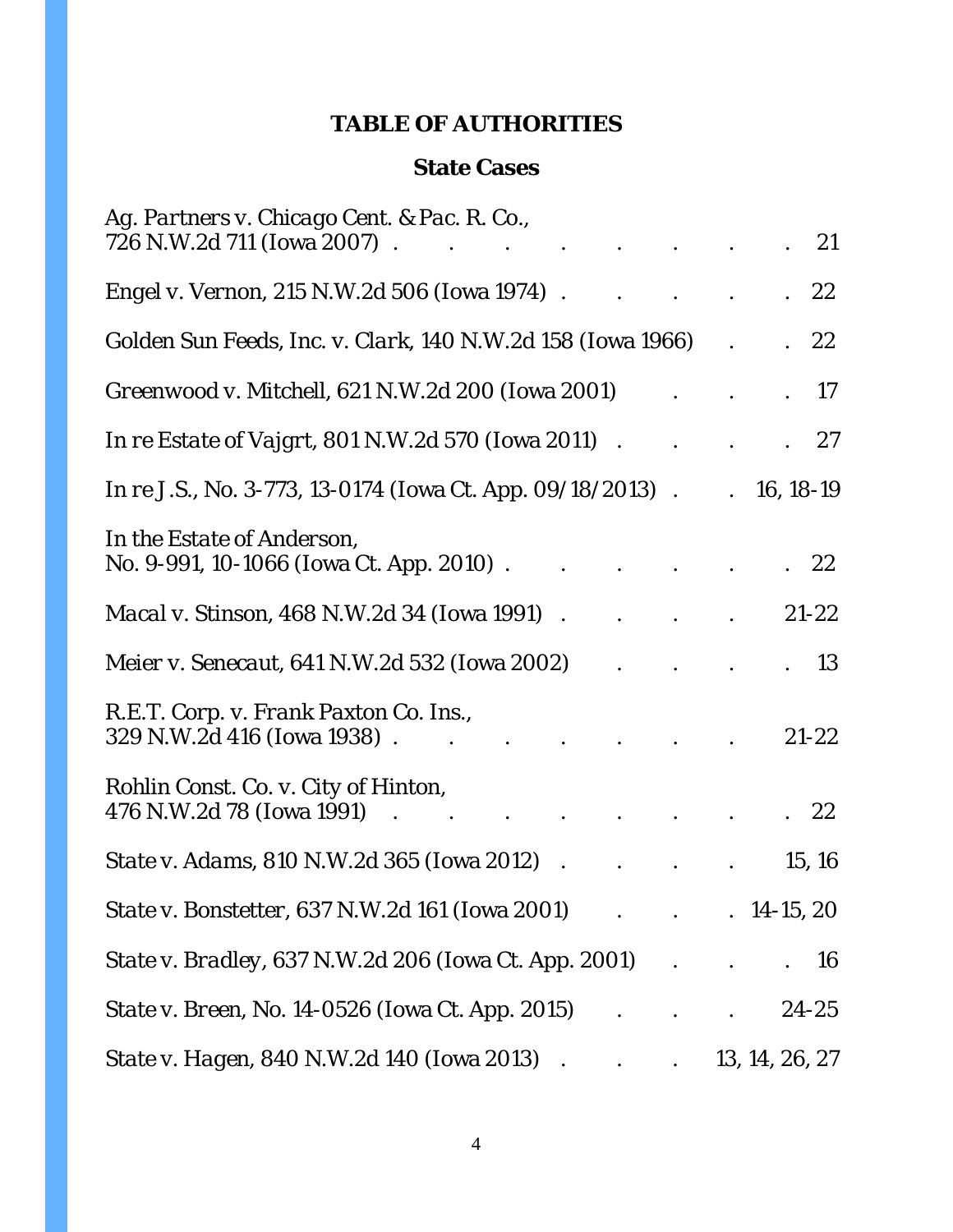|                                                            |                                                           | . 24      |
|------------------------------------------------------------|-----------------------------------------------------------|-----------|
| <i>State v. Ihde</i> , 532 N.W.2d 827 (Iowa Ct. App. 1995) |                                                           | $15 - 16$ |
|                                                            |                                                           | $24 - 25$ |
|                                                            |                                                           | $15 - 16$ |
| <i>State v. Stessman,</i> 460 N.W.2d 461 (Iowa 1990)       |                                                           | $. 24-25$ |
| <i>State v. Tribble, 790 N.W.2d 121 (Iowa 2010) 15</i>     |                                                           |           |
| <i>State v. Watts</i> , 587 N.W.2d 750 (Iowa 1998) 14      |                                                           |           |
| Thompson v. Kaczinski, 774 N.W.2d 829 (Iowa 2009)          | $\mathbf{r}$ , $\mathbf{r}$ , $\mathbf{r}$ , $\mathbf{r}$ | 15, 18    |

# **Iowa Statutes**

| Iowa Code section 910.1(3) |  |  |  |  |  |  | 14, 15, 17, 26 |
|----------------------------|--|--|--|--|--|--|----------------|
|----------------------------|--|--|--|--|--|--|----------------|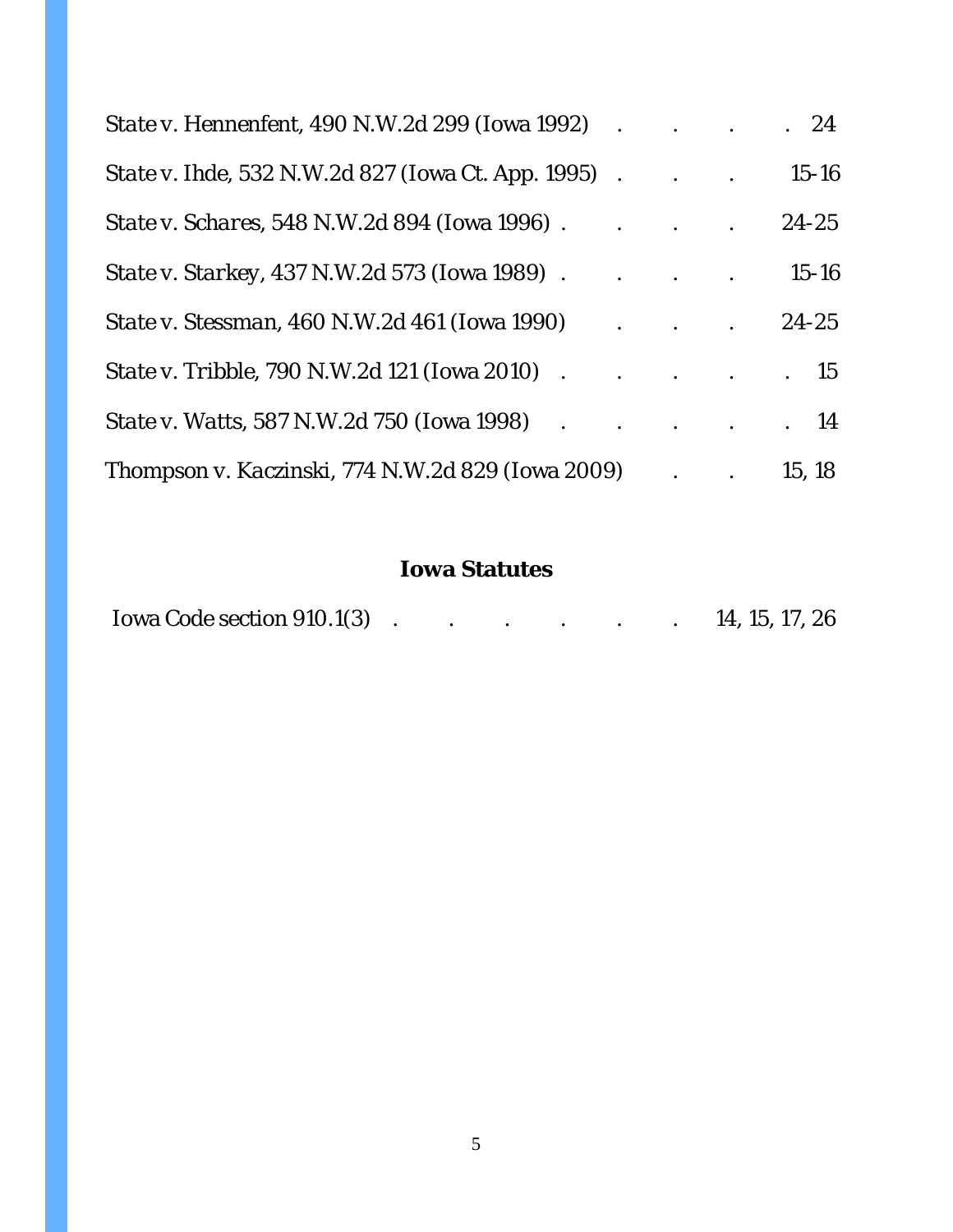#### **Issues Presented for Review**

## **I. Whether the court erred in ordering \$1,900 in restitution for a small study guide having only nominal replacement value.**

### **Authorities**

*Meier v. Senecaut*, 641 N.W.2d 532 (Iowa 2002) *State v. Hagen*, 840 N.W.2d 140 (Iowa 2013) *State v. Watts*, 587 N.W.2d 750 (Iowa 1998) *State v. Bonstetter*, 637 N.W.2d 161 (Iowa 2001) *State v. Adams*, 810 N.W.2d 365 (Iowa 2012) *State v. Tribble*, 790 N.W.2d 121 (Iowa 2010) *Thompson v. Kaczinski*, 774 N.W.2d 829 (Iowa 2009) *State v. Starkey*, 437 N.W.2d 573 (Iowa 1989) *State v. Bradley*, 637 N.W.2d 206 (Iowa Ct. App. 2001) *In re J.S.*, No. 3-773, 13-0174 (Iowa Ct. App. 09/18/2013) *State v. Ihde*, 532 N.W.2d 827 (Iowa Ct. App. 1995) *Greenwood v. Mitchell*, 621 N.W.2d 200 (Iowa 2001) *Ag. Partners v. Chicago Cent. & Pac. R. Co.*, 726 N.W.2d 711 (Iowa 2007) *R.E.T. Corp. v. Frank Paxton Co. Ins*., 329 N.W.2d 416 (Iowa 1938) *Macal v. Stinson*, 468 N.W.2d 34 (Iowa 1991) *Golden Sun Feeds, Inc. v. Clark*, 140 N.W.2d 158 (Iowa 1966) *Rohlin Const. Co. v. City of Hinton*, 476 N.W.2d 78 (Iowa 1991) *Engel v. Vernon*, 215 N.W.2d 506 (Iowa 1974) *In the Estate of Anderson*, No. 9-991, 10-1066 (Iowa Ct. App. 2010) *State v. Breen*, No. 14-0526 (Iowa Ct. App. 2015) *State v. Schares*, 548 N.W.2d 894 (Iowa 1996) *State v. Hennenfent*, 490 N.W.2d 299 (Iowa 1992) *State v. Stessman*, 460 N.W.2d 461 (Iowa 1990) *In re Estate of Vajgrt*, 801 N.W.2d 570 (Iowa 2011)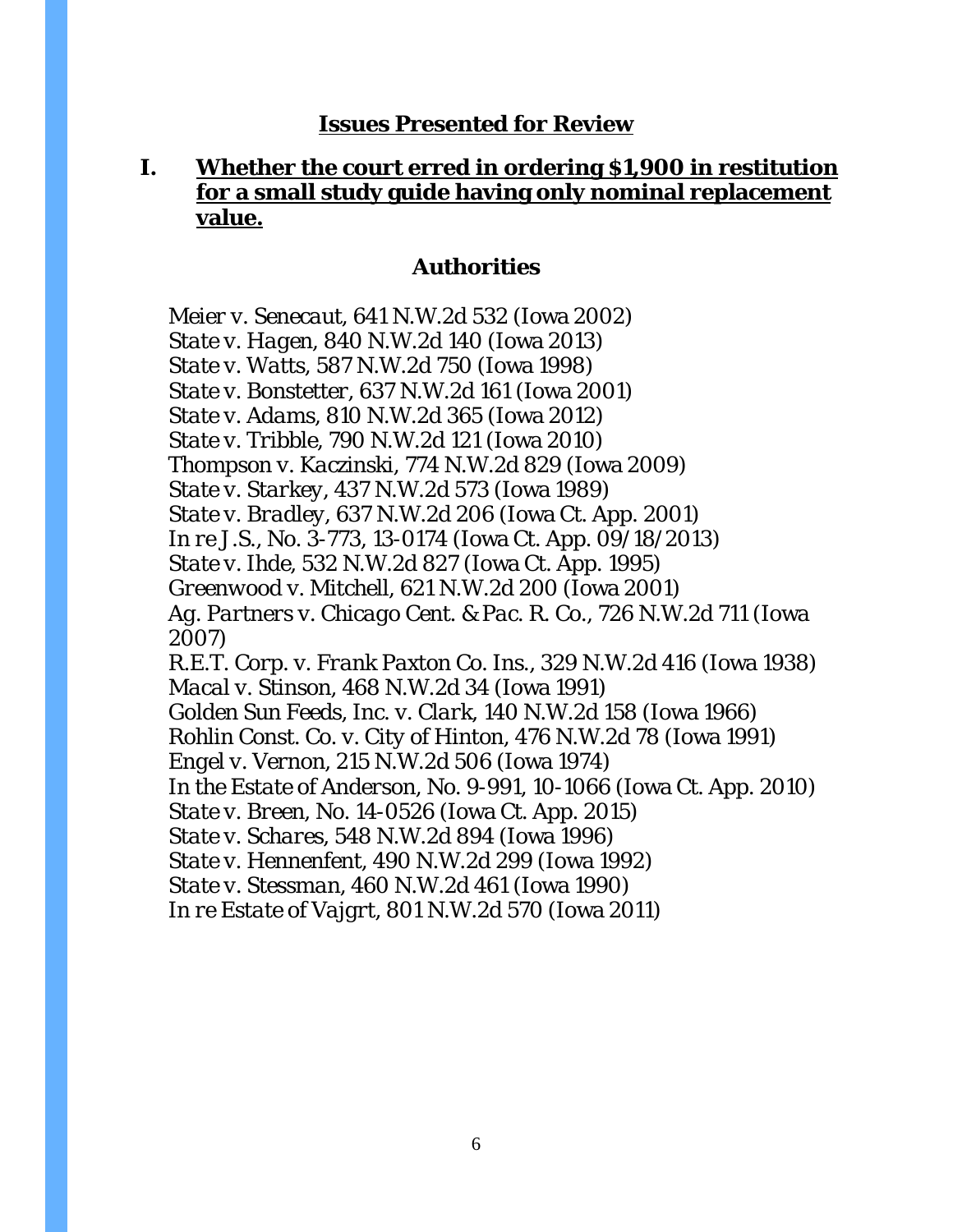#### **Routing Statement**

This case should be transferred to the court of appeals because the issues raised involve applying existing legal principles. Iowa R. App. P.  $6.903(2)(d)$  and  $6.1101(3)(a)$ .

### **Statement of the Case**

**Nature of the Case:** This is an appeal by Defendant-Appellant Terran Roache from the district court's order that he pay restitution in the amount of \$3,557.08, due to Mr. Roache's convictions for second degree criminal mischief (I.C.A. §§ 716.1, 716.2, and 716.4) and third degree burglary (I.C.A. §§713.1 and 713.6A(2)). The restitution order included \$1,900.00 assessed for a private "fine" imposed upon the victim by Northland CDL training, for his failure to return a training booklet determined to have been taken by Mr. Roache.

This particular restitution assessment is the sole issue on appeal.

## **Course of Proceedings:**

The restitution order in this appeal was made pursuant to two separate Story County cases – FECR054456 and FECR054457. (App. 10-12; Plea Hr. Tr. p. 7, Ll. 10-12). All of the charges against Mr. Roach arose from automobile burglaries reported to Ames police on October 8 and October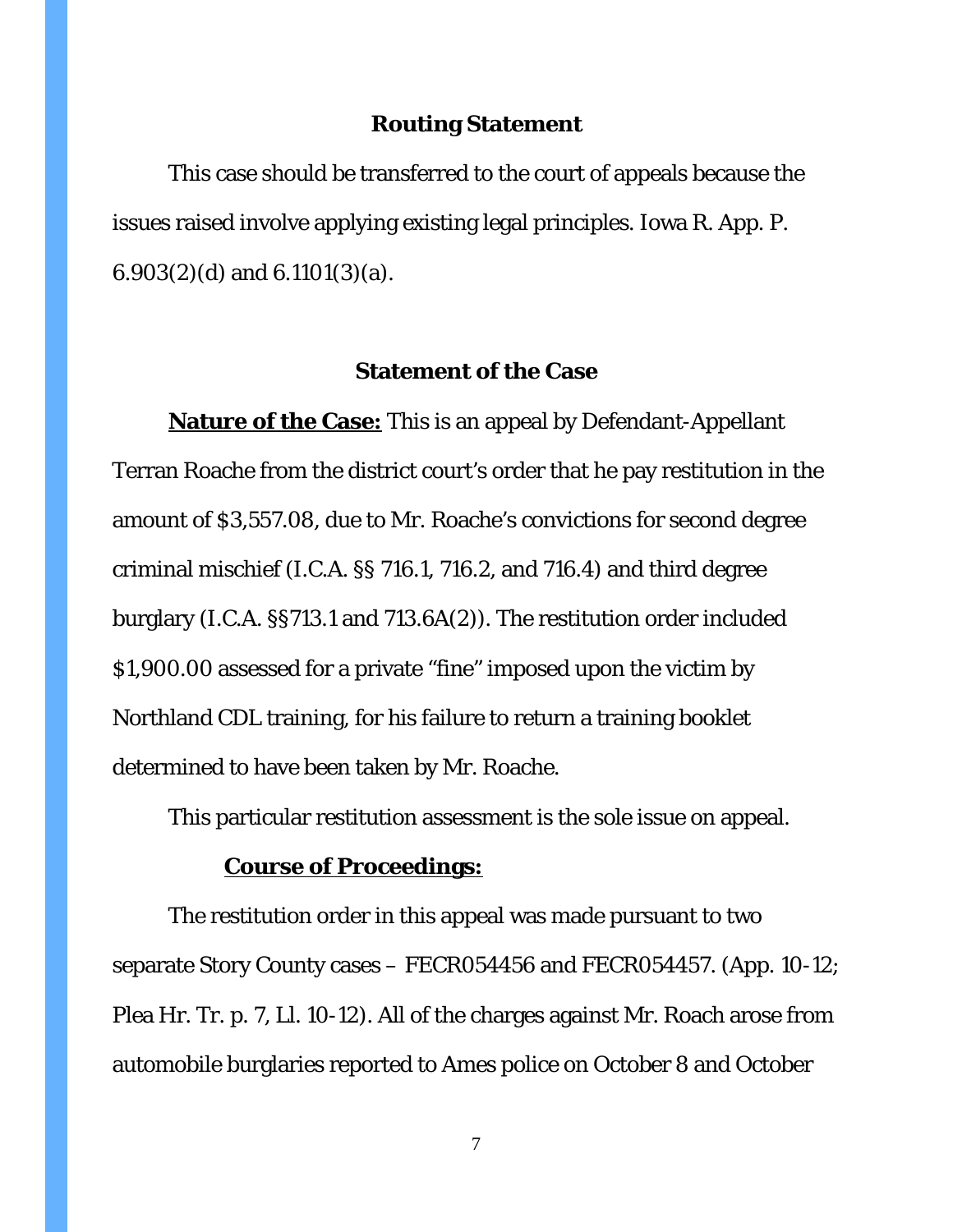14, 2016. (App. 4-9; Rest. Hr. Tr. p. 4, Ll. 21-25).

On October 26, 2016, the state filed a trial information in FECR0555456, charging Mr. Roache with one count of second degree criminal mischief in violation of Iowa Code sections 716.1, 716.2, and 716.4 (Count I), five counts of burglary (3rd degree) in violation of Iowa Code sections 713.1 and 713.6A(2) (Counts  $II - VI$ ), one count of possession of burglary tools in violation of Iowa Code section 713.7 (count VII), and one count of unlawful use of a credit card in violation of Iowa Code sections 715A.1, 715A.6(1) and 715A.6(2)(c) (count VIII). (App. 4-6).

On October 27, 2016, the state filed a trial information in FECR054457, charging Mr. Roache with second degree criminal mischief in violation of Iowa Code sections 716.1, 716.4(1), and 716.4(2) (count I), second degree theft in violation of Iowa Code section 714.1 and 714.2(2) (count II), and third degree burglary in violation of Iowa Code sections 713.1 and 713.6A(2) (count III). (App. 7-9).

On January 5, 2017, Mr. Roache pleaded guilty to counts I and II (second degree criminal mischief and third degree burglary) in FECR054456, with the agreement that the remaining charges would be dismissed, as would FECR054457. (Plea Hr. Tr. p., 6, L. 25 – p. 7, L. 12). Pursuant to the agreement, Mr. Roache agreed to be assessed restitution for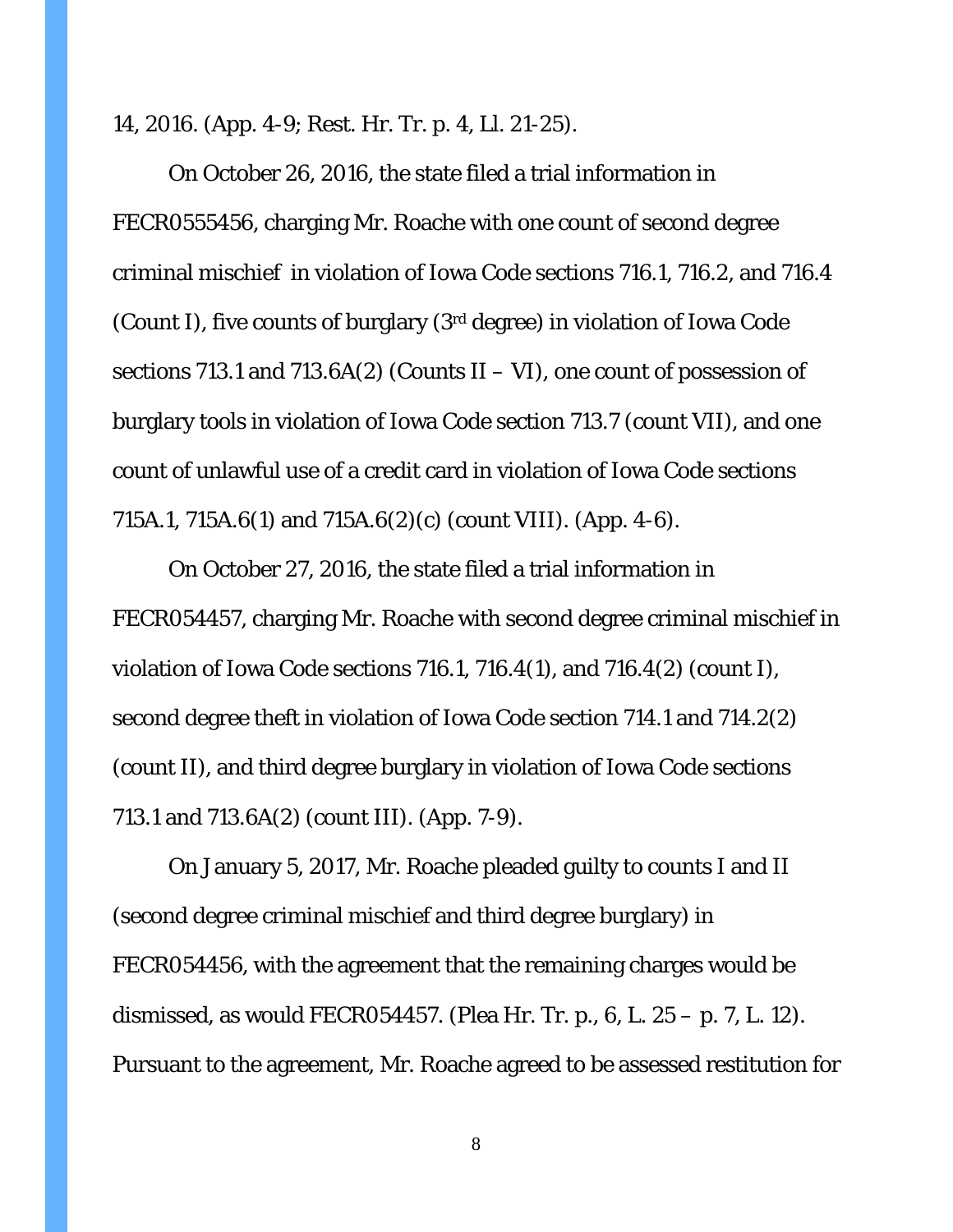all of the dismissed charges in both cases. (Plea Hr. Tr. p. 7, Ll. 10-12).

On February 16, 2017, the court imposed sentences of five years in prison for count I and two years in prison for count II, with the sentences to be run concurrently. (Order of Disposition). The court dismissed the remaining charges in FECR054456, as well as all of the charges in FECR054457. (App. 13-15).

On March 15, 2017, the State submitted a pecuniary damages statement, seeking restitution in the amount of \$4,515.80, citing costs to repair damage to five vehicles and to replace various items that were not recovered. (App. 16-17).

On April 10, 2017, Mr. Roache submitted a written objection to the restitution amount sought by the state, objecting to one particular item at issue here – \$1,900.00 to replace a CDL training booklet. (App. 18).

The court held a restitution hearing on April 27, 2017. (App. 23-25). It issued an order on May 20, 2017 affirming the order to pay the \$1,900.00 fine to replace a CDL training booklet. (App. 23-25).

On June 14, 2017, Mr. Roache filed a timely Notice of Appeal. (App. 26-27).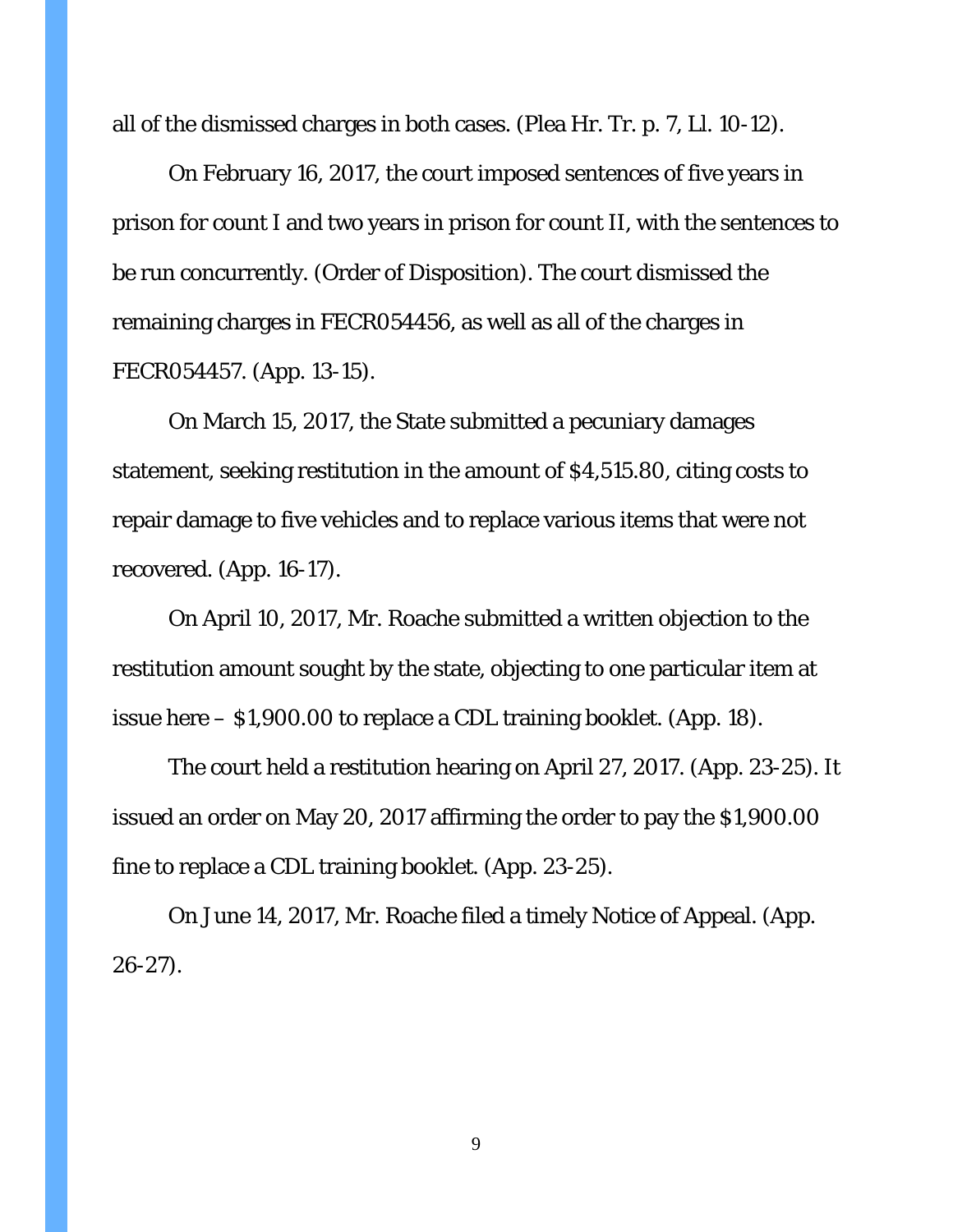#### **STATEMENT OF FACTS**

On September 22, 2016, Jordan Hagedon entered into a contract with Northland CDL Training and Licensing ("Northland") pertaining to a study course designed to enable him to obtain a commercial driver's license. (App. 19-20). As part of that contract, Mr. Hagedon agreed to pay a "fine," in an amount left unspecified, if he failed to return a study guide to Northland. (App. 19-20).

On or about October 8, 2016, the defendant Terran Roache stole a bag containing that study guide from Mr. Hagedon's car. (Hr. Tr. p. 4, Ll. 17-25; App. 10-15). Although Mr. Roach subsequently was apprehended, prosecuted, and pleaded guilty to a companion theft offense, the study guide apparently was never recovered. (Hr. Tr. p. 4, Ll. 17-25; App. 10-15).

On October 10, 2016 (two days after reporting the theft to police), Mr. Hagedon signed an additional agreement with Northland, in which he agreed to pay the amount of \$1,900.00 as the "fine" for the stolen study guide. (App. 21-22; Plea Hr. Tr. p. 7, Ll. 15-23).

The booklet at issue was soft-covered, approximately six inches wide by eight-to-ten inches long, and between one-quarter and one-half inch thick. (Rest. Hrg. Tr. p. 9, L.  $22 - p$ . 10, L. 1). It had no actual value at all, according to Mr. Hagedon. (Rest. Hr. Tr. p. 11, Ll. 16-23).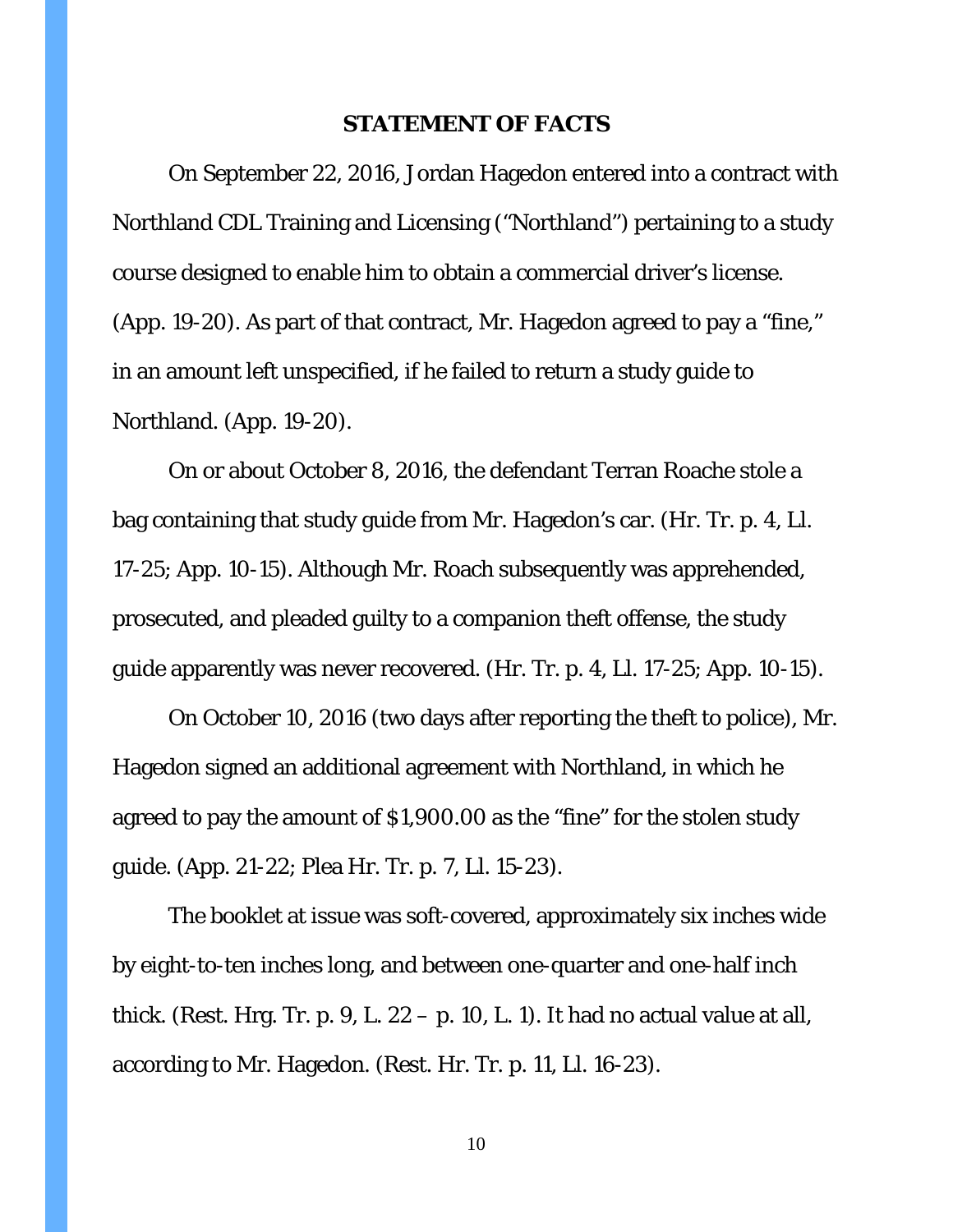Although the charge against Mr. Roache pertaining to the theft from Mr. Hagedon's car was dismissed pursuant to a plea agreement, Mr. Roache agreed to pay restitution for this and other dismissed charges. (App. 10-12; Plea Hr. Tr. p. 6, L. 21 – p. 7, L. 12).

After Mr. Roache's guilty plea, the state submitted a Pecuniary Damages Statement seeking \$1,900.00 for the study guide. (App. 16-17). Mr. Roache filed a timely objection, and the court conducted a restitution hearing on April 27, 2017. (App. 18, 23-25).

At the restitution hearing, Mr. Hagedon was asked whether he had actually had to pay the "fine," and he replied that he had not yet been required to do so. (Rest. Hrg. Tr. p. 8, Ll. 8-12). He stated that Northland has been "waiting for what we hear from restitution." (Rest. Hrg. Tr. p. 8, Ll. 8-12).

When the court asked Mr. Hagedon if he had sought to have Northland waive the fine, he replied, "they said that if I did get money out of restitution, they'd like to see that." (Rest. Hrg. Tr. p. 12, L.  $20 - p$ . 13, L. 9).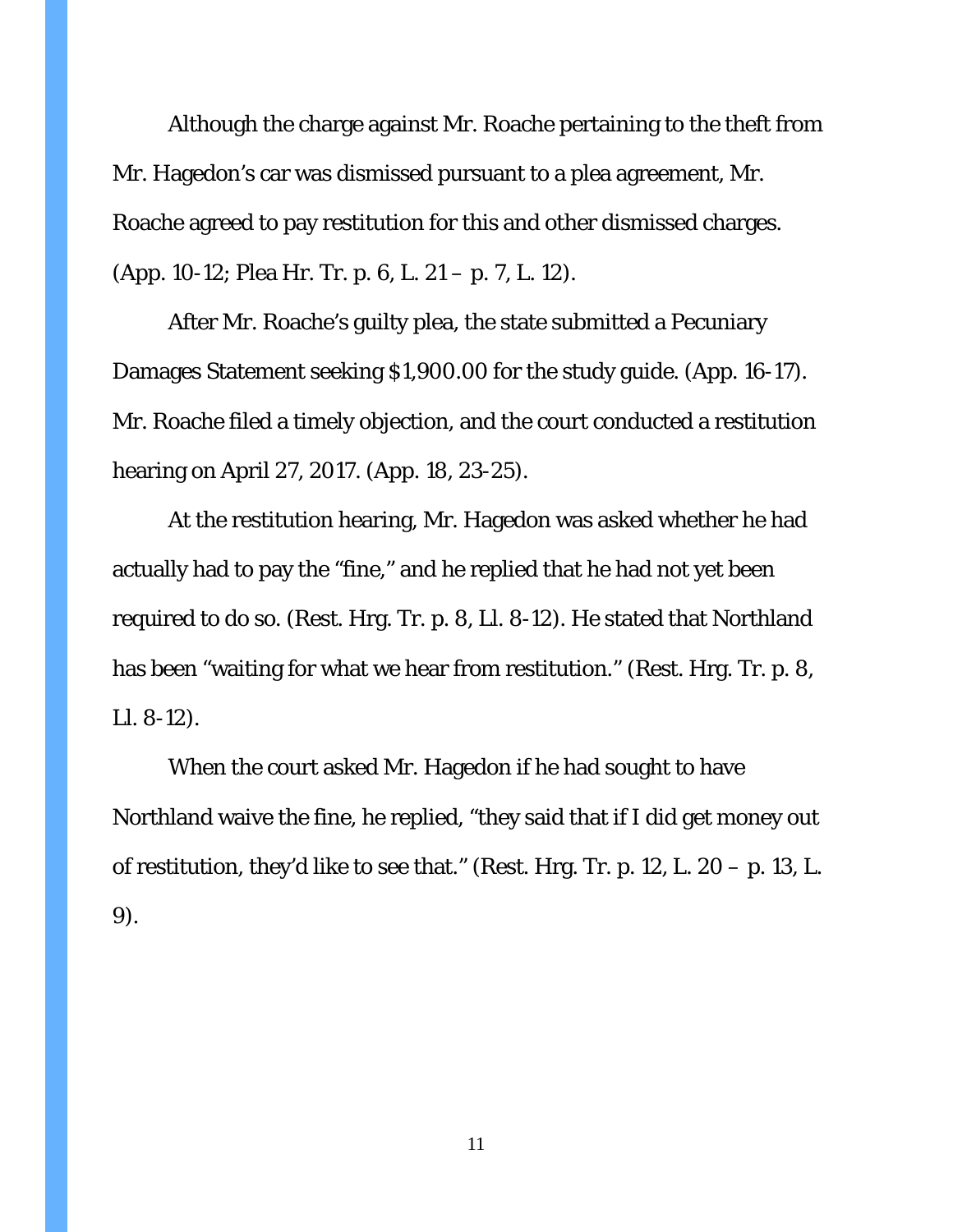Mr. Hagedon testified that he was allowed to obtain a commercial driver's license, the contrary language in the original agreement notwithstanding. (Rest. Hrg. Tr. p. 13, Ll. 10-18).

The court ordered Mr. Roache to pay \$1,900.00 restitution for the lost study guide. (App. 23-25). In its ruling the district court acknowledged that the \$1,900 "fine" far exceeded the cost to reprint the booklet. (App. 23- 25). The court nonetheless found that but for Mr. Roache's actions Mr. Hagedon would not have been assessed the \$1,900.00 "fine" by Northland. (App. 23-25).

Thus, the court held, an award of restitution for the "fine" is appropriate.

#### **ARGUMENT**

## **I. The court erred in ordering \$1,900.00 in restitution for a small study guide having only nominal replacement value.**

#### **A. Error Preservation**

The Defendant objected within thirty days of the filing of the pecuniary damages statement to restitution in the amount of \$1,900.00 for the booklet. (App. 18). The Defendant further objected to the assessment of restitution for the "fine" at the restitution hearing held on April 27, 2017.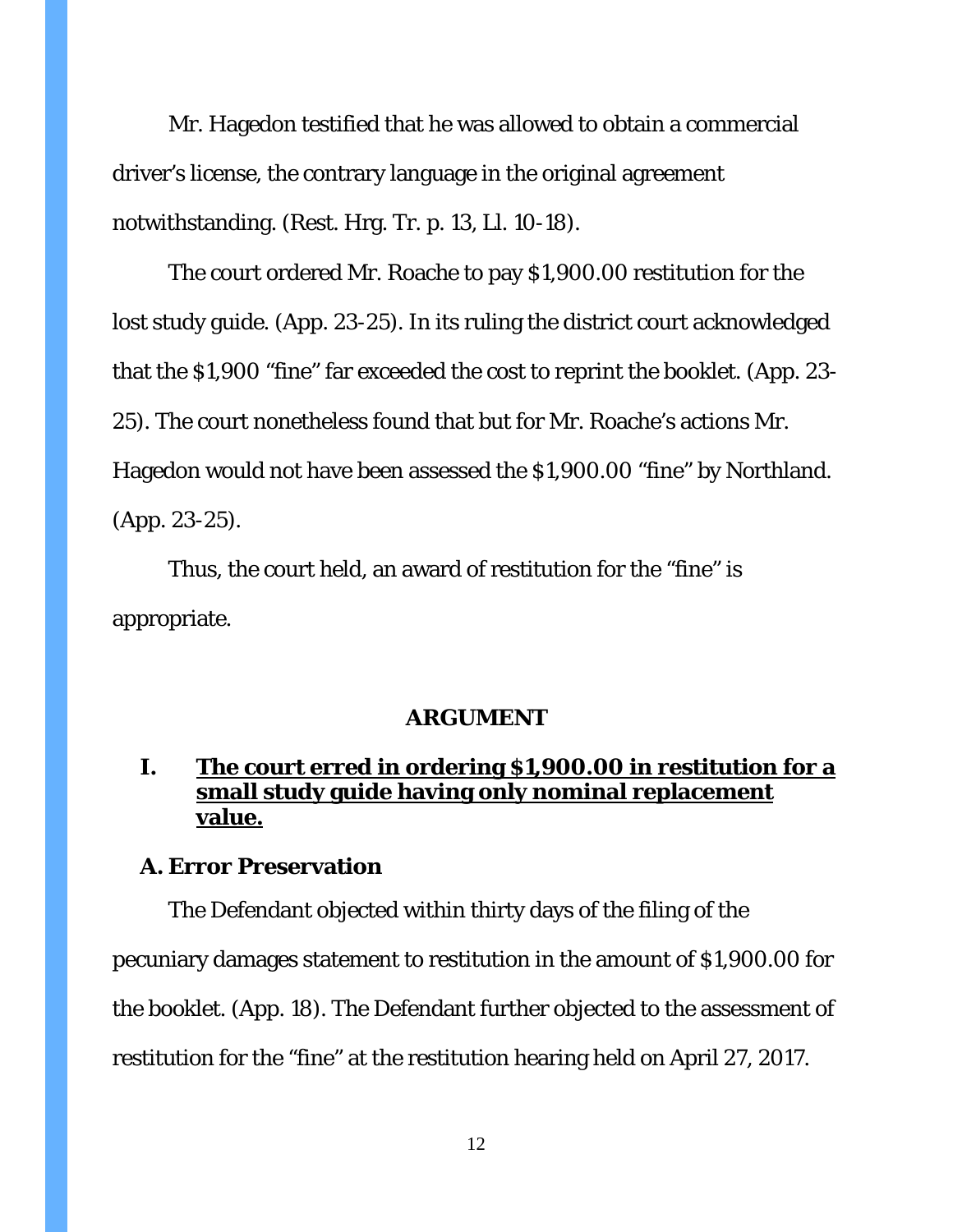(Rest. Hr. Tr. p. 15, L. 13 – p. 16, L. 13). Error has been preserved regarding this issue. *Meier v. Senecaut*, 641 N.W.2d 532 (Iowa 2002).

#### **B. Standard of Review**

Restitution orders are reviewed for correction of errors at law. *State v. Hagen*, 840 N.W.2d 140, 144 (Iowa 2013). In reviewing restitution orders, the appellate courts determine whether the court's findings lack substantial evidentiary support, or whether the court has not properly applied the law. *Id*.

#### **C. Discussion**

Although the victim, Jordan Hagedon, agreed to pay a "fine" if he failed to return the CDL study guide to Northland CDL, the amount of that "fine" was not agreed upon until after the loss had occurred. (App. 19-22). At that point, Mr. Hagedon agreed to pay \$1,900.00 for the booklet. (Rest. Hr. Tr. p. 9, L. 22 – p. 10, L. 1).

At the restitution hearing, Mr. Hagedon never stated that he actually was required to pay the "fine." He testified that he had paid nothing yet, that Northland was "waiting for what we hear from restitution," and that Northland had told him "that if I did get money out of restitution, they'd like to see that." (Rest. Hrg. Tr. p. 8, Ll. 8-12.; p. 12, L. 20 – p. 13, L. 9).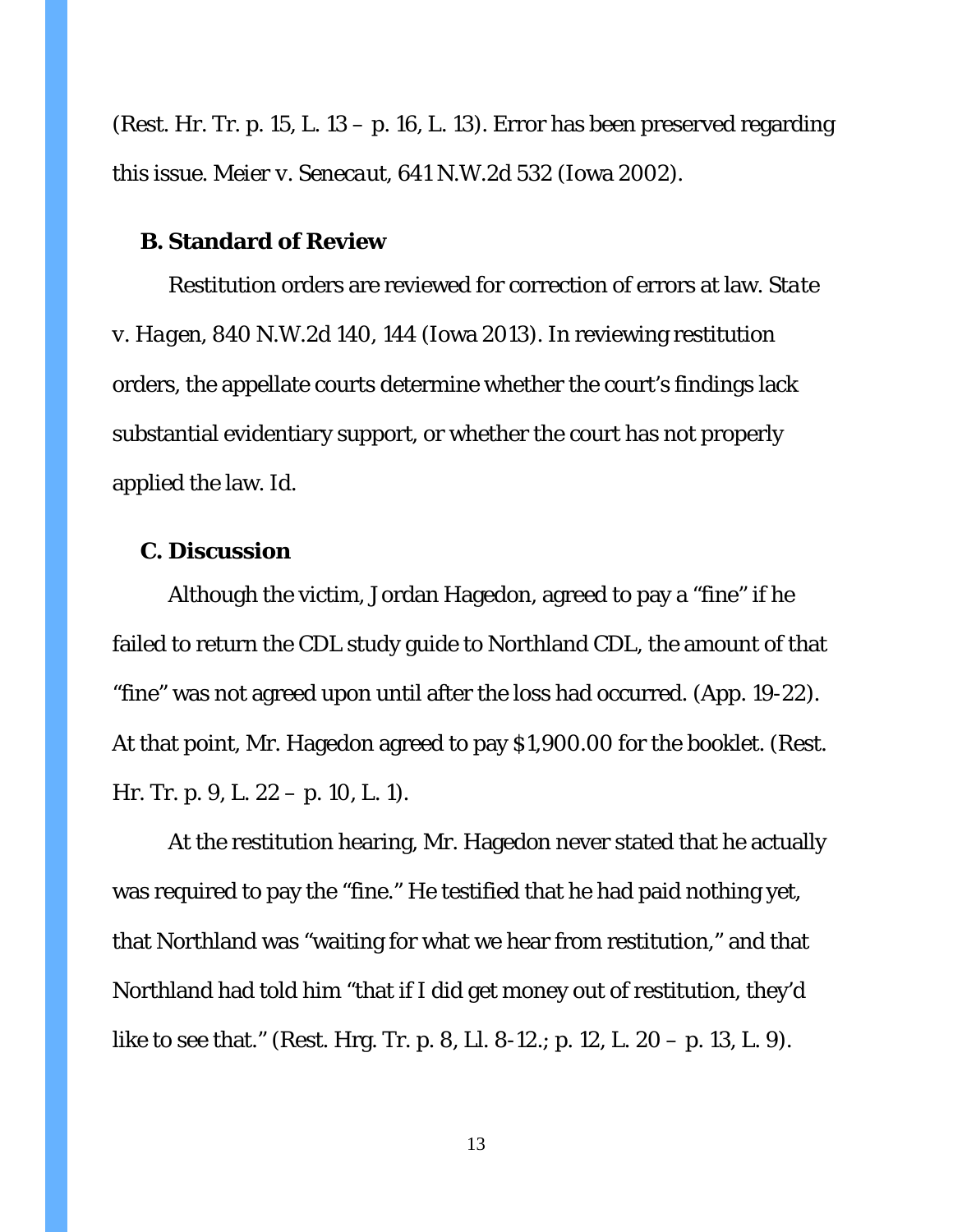Substantial evidence does not support a finding that Mr. Hagedon actually suffered a loss in the amount of \$1,900.00, nor that Mr. Roache's conduct caused such a loss.

Restitution is a creature of statute. *State v. Hagen*, 840 N.W.2d 140, 149 (Iowa 2013). When ordering restitution, the court applies Iowa Code chapter 910. *Id*. The district court is confined to the statute when determining which damages to include in the restitution order. *Id*.

Restitution means payment of pecuniary damages. *Id*. Pecuniary damages are damages which the victim could recover against the offender in a civil action arising from the same facts or event. Iowa Code section 910.1(3); *State v. Watts*, 587 N.W.2d 750, 751 (Iowa 1998).

Although pecuniary damages include "fines, penalties, and surcharges," this has been interpreted by the supreme court to mean those *criminal* fines, penalties, and surcharges assessed by the clerk of court for the commission of the crime itself. *State v. Hagen*, *supra*, at 149.

Only those pecuniary damages that are causally related to the criminal activities may be included in the restitution order. *State v. Bonstetter*, 637 N.W.2d 161, 165 (Iowa 2001). Damages that are not causally related to the crime are improper. *Id*.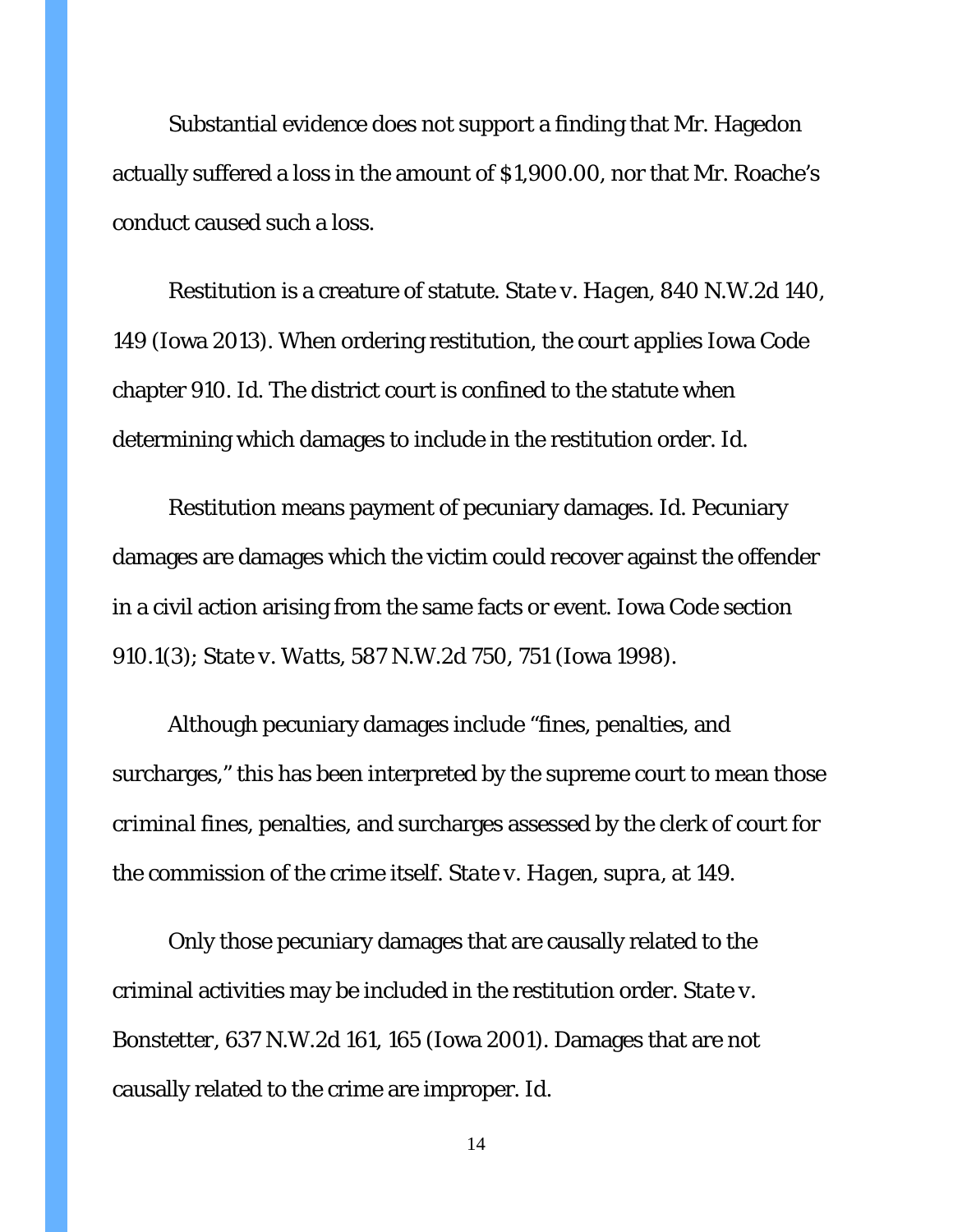The burden is on the state to demonstrate by a preponderance of the evidence a causal relationship between the crime and the restitution sought. *Id*., at 166.

A restitution order must bear a reasonable relationship to the damage caused by the defendant's criminal conduct. *Id*., at 168. Damages for which there is no such reasonable relationship are excessive and not allowed. *Id.*

Restitution orders thus rely upon a finding of causation – the defendant's conduct must have caused the damages for which restitution is to be ordered. *Id*., at 165.

Normally, criminal causation analysis stops at the determination of factual causation. *State v. Adams*, 810 N.W.2d 365, 317-72 (Iowa 2012), *State v. Tribble*, 790 N.W.2d 121, 126-27 (Iowa 2010).

Restitution, however, contains the statutory requirement that pecuniary damages shall be those recoverable in a civil action. Iowa Code section 910.1(3). In a civil action, the defendant's conduct must be found to be both the factual and legal (or proximate) cause of the plaintiff's damages in order for a plaintiff to recover from a defendant. *Thompson v. Kaczinski*, 774 N.W.2d 829, 836 (Iowa 2009); *State v. Starkey*, 437 N.W.2d 573, 574 (Iowa 1989).

Thus, while only factual causation is at issue when causation is an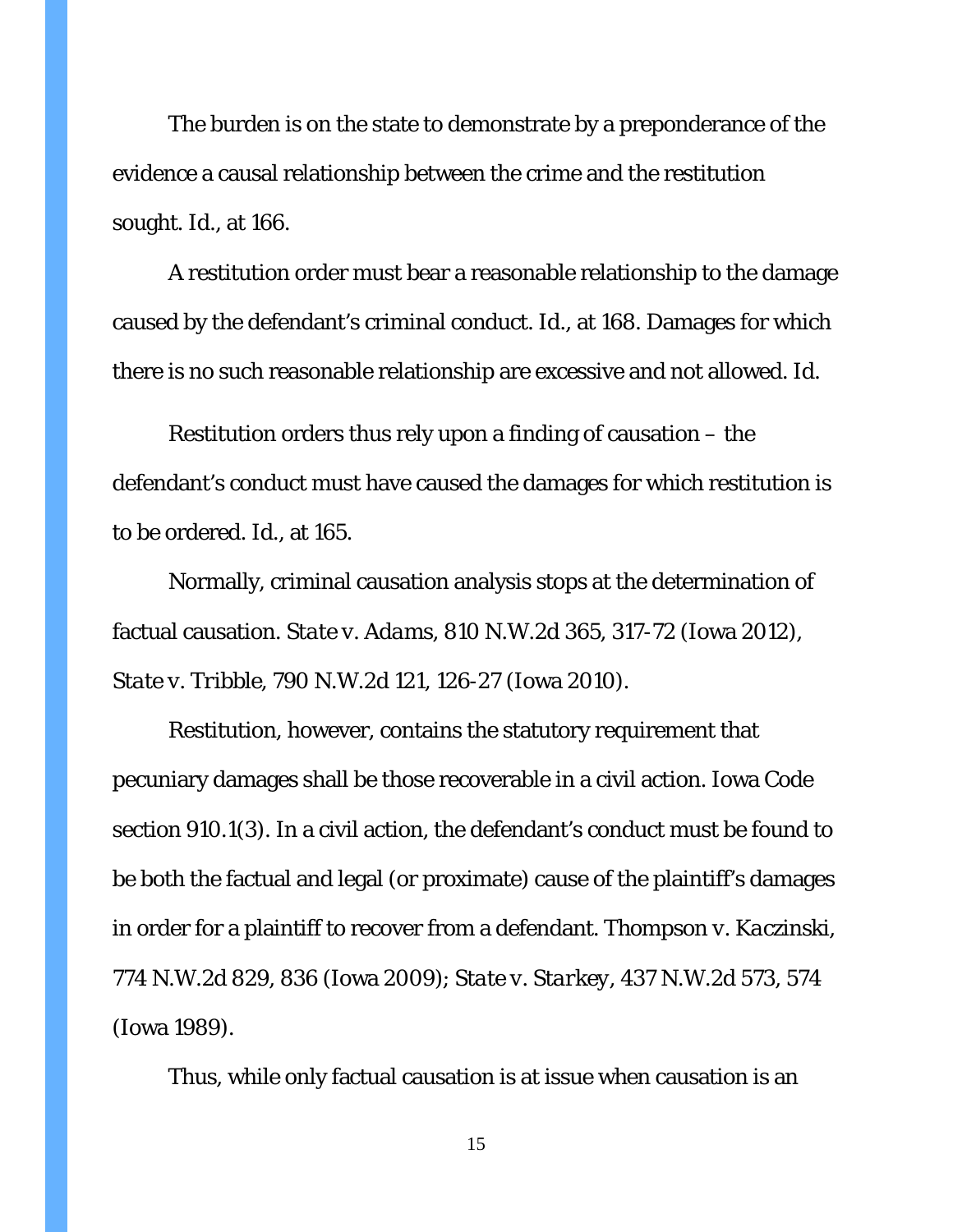element of the offense, both factual and legal causation must be shown in order to support an order for restitution. *State v. Starkey*, 437 N.W.2d 573, 574 (Iowa 1989); *State v. Bradley*, 637 N.W.2d 206, 215 (Iowa Ct. App. 2001); *In re J.S.*, No. 3-773, 13-0174, at p. 4 (Iowa Ct. App. 09/18/2013); *State v. Ihde*, 532 N.W.2d 827, 829 (Iowa Ct. App. 1995).

1. Substantial evidence does not support a finding of factual causation.

"*Except where multiple acts contribute to cause a consequence,* the determination of factual causation turns simply on whether the 'the harm would not have occurred absent the defendant's conduct.'" *State v. Adams*, 810 N.W.2d 365, 372 (Iowa 2012) (emphasis added).

The district court found that "but for" Mr. Roache's actions, Mr. Hagedon would not have incurred the \$1,900.00 fine. (Restitution Order). This finding is not supported by substantial evidence, because multiple acts contributed to the damages sustained by Mr. Hagedon – first, Mr. Roache stole a bag containing the study guide, and then Mr. Hagedon signed an agreement to pay Northland \$1,900.00.

Although "but for" Mr. Roache's conduct, the booklet never would have been lost, the damages from that loss would have been negligible. The act that caused Mr. Hagedon to owe Northland \$1,900.00 (to the extent he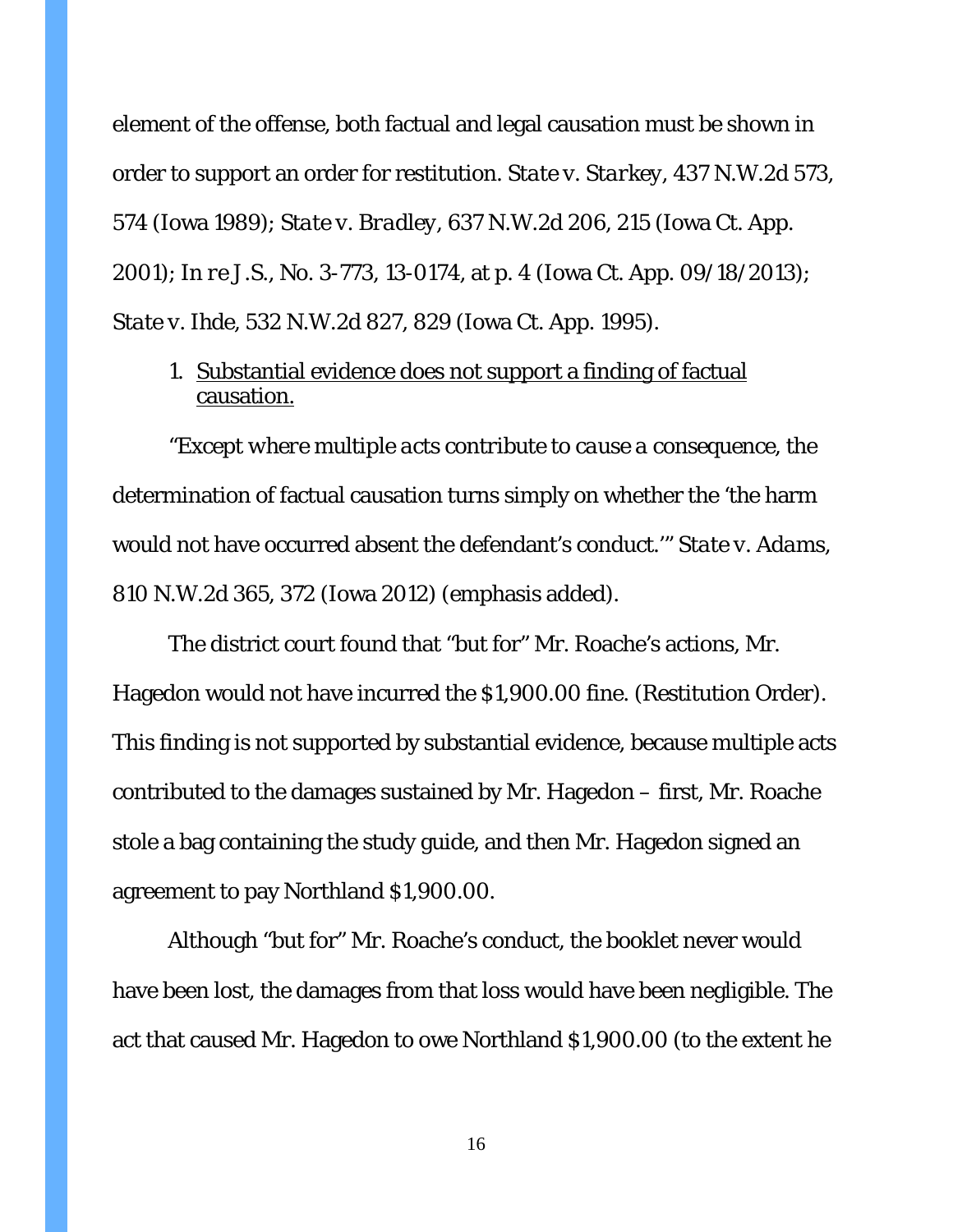does) is Mr. Hagedon's own subsequent act of signing an agreement to pay Northland \$1,900.00 to reimburse for the lost study guide.

Another legal principle would come into play were Mr. Hagedon to sue Mr. Roache – the rule of avoidable consequences. This doctrine acts as a bar to recovery whenever the plaintiff unreasonably fails to mitigate his damages after occurrence the event leading to the cause of action. *Greenwood v. Mitchell*, 621 N.W.2d 200, 205 (Iowa 2001).

Pecuniary damages are those recoverable in a civil action. Iowa Code section 910.1(3). In a civil action, the rule of avoidable consequences would require "substantial evidence" by the defendant that there was something the plaintiff could have done to mitigate his damages, that such a course of action was reasonable, and that he failed to do so. *Id*.

Mr. Hagedon had a course of action that was both reasonable and simple – he could have declined to sign the second contract on October 10. This was reasonable both because it was simple, and because any reasonable person protecting their own interests would have done so. His failure to do so would have acted as a bar to recovery in a civil suit against Mr. Roache.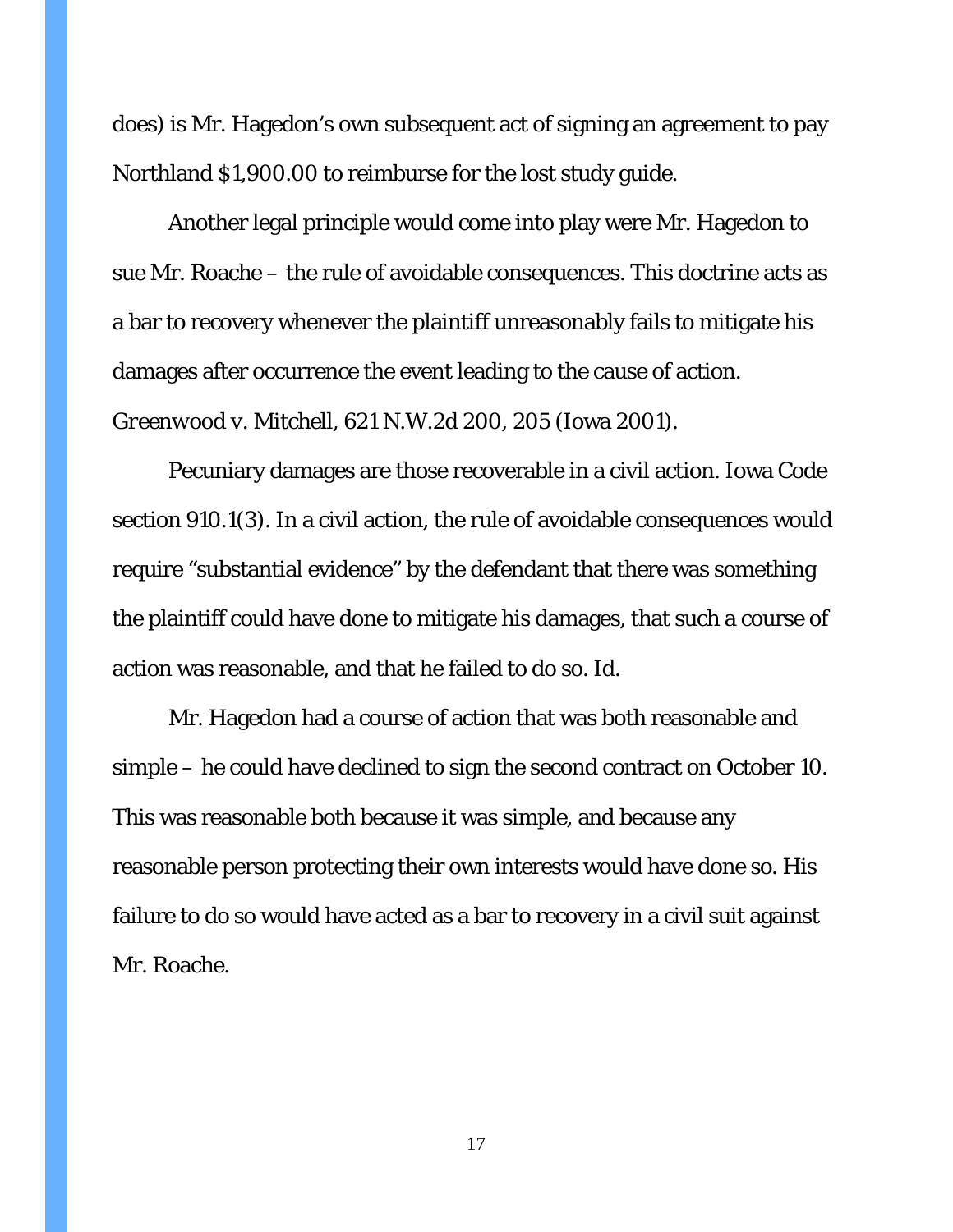Thus, while the loss of the book is attributable to Mr. Roache, the debt to Northland, arising from that loss, are entirely attributable to Mr. Hagedon.

## 2. Substantial evidence does not support a finding of legal causation.

As noted earlier, in a civil suit Mr. Hagedon's damages are limited to those proximately caused by Mr. Roache's conduct. *Thompson v. Kaczinski*, 774 N.W.2d 829 (Iowa 2009).

The concept of proximate cause, now referred to as "scope of liability," is based in the notion that tort law does not impose liability for all harm factually caused by the defendant's conduct. *Id*., at 837. This limitation is intended to prevent the imposition of liability in circumstances that do not justify it, and has been held to appeal to the notions of fairness and proportionality. *Id*., at 838.

Thus, an actor's liability is limited to only those harms that result from the risks that made the actor's conduct tortious. *Id*., at 835. Harms that are not sufficiently foreseeable at the time of the actor's tortious conduct are excluded from the defendant's scope of liability. *Id*.

In *In re J.S.*, J.S. had run from police when they attempted to detain him. *In re J.S.*, No. 3-773, 13-0174, p. 2 (Iowa Ct. App. 09/18/2013). One officer's foot landed on uneven ground during the subsequent foot pursuit,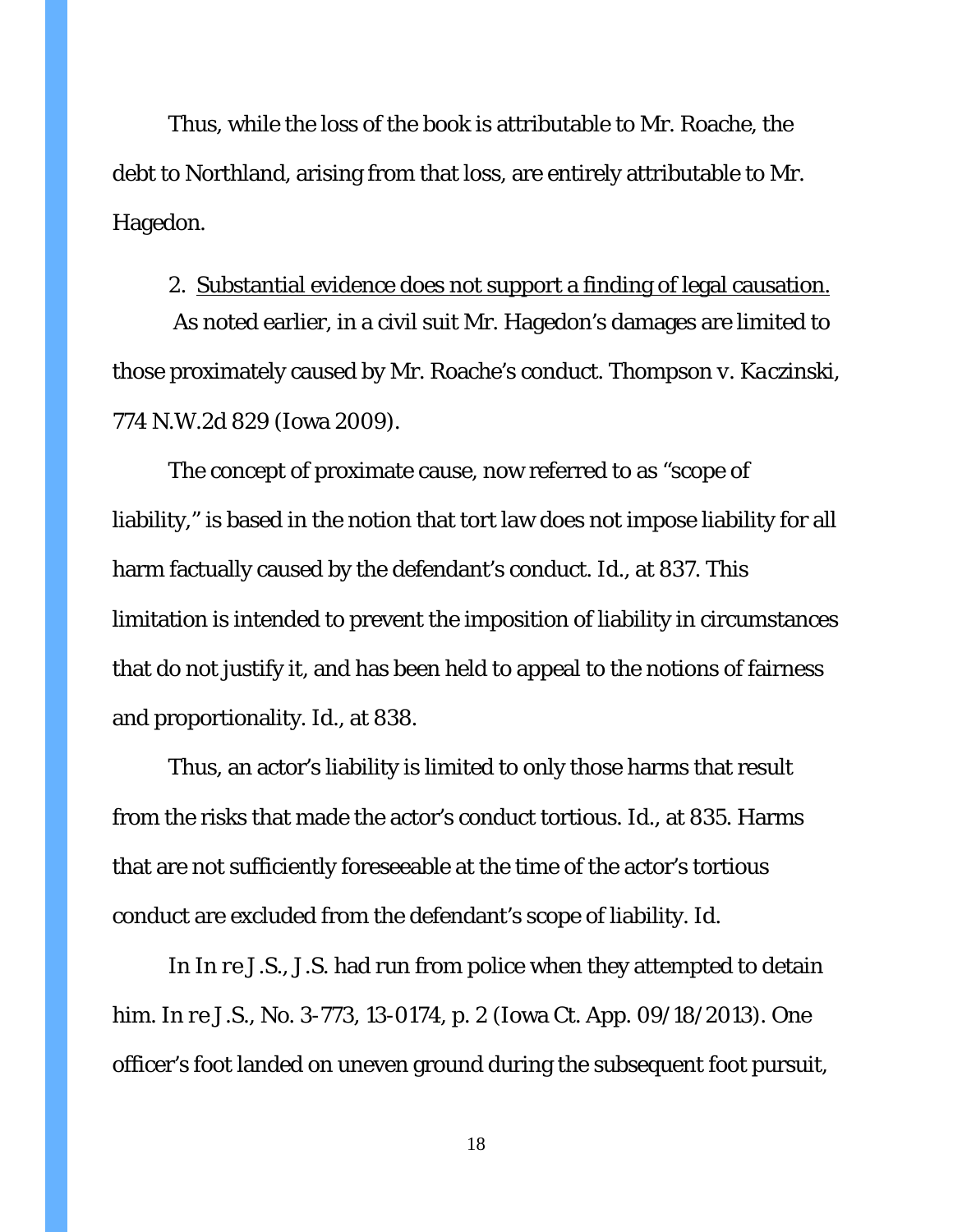causing him to fall and tear a hamstring. *Id*., at p. 3. The state sought restitution for the officer's medical expenses, which the juvenile court denied. *Id*., at pp. 3, 10-11.

In affirming the denial of restitution, the court of appeals focused on the foreseeability of the type of damage resulting from the defendant's conduct. *Id*., at pp. 7-11. While the court held that it was foreseeable that an officer would give chase when J.S. fled, it was not sufficiently foreseeable that an officer would be injured in such a chase. *Id*., at p. 9. Because the harm was not sufficiently foreseeable at the time the defendant engaged in the conduct, his conduct was not held to be within his "scope of liability." *Id*., at pp. 7-11.

The same is true here. Mr. Roache certainly could foresee that items he took from Mr. Hagedon's vehicle would have value. But he could not have foreseen that Mr. Hagedon subsequently would agree to pay \$1,900.00 for a small study guide.

Mr. Roache's actions were not the proximate cause of Mr. Hagedon's \$1,900 debt, and he cannot be held liable for it.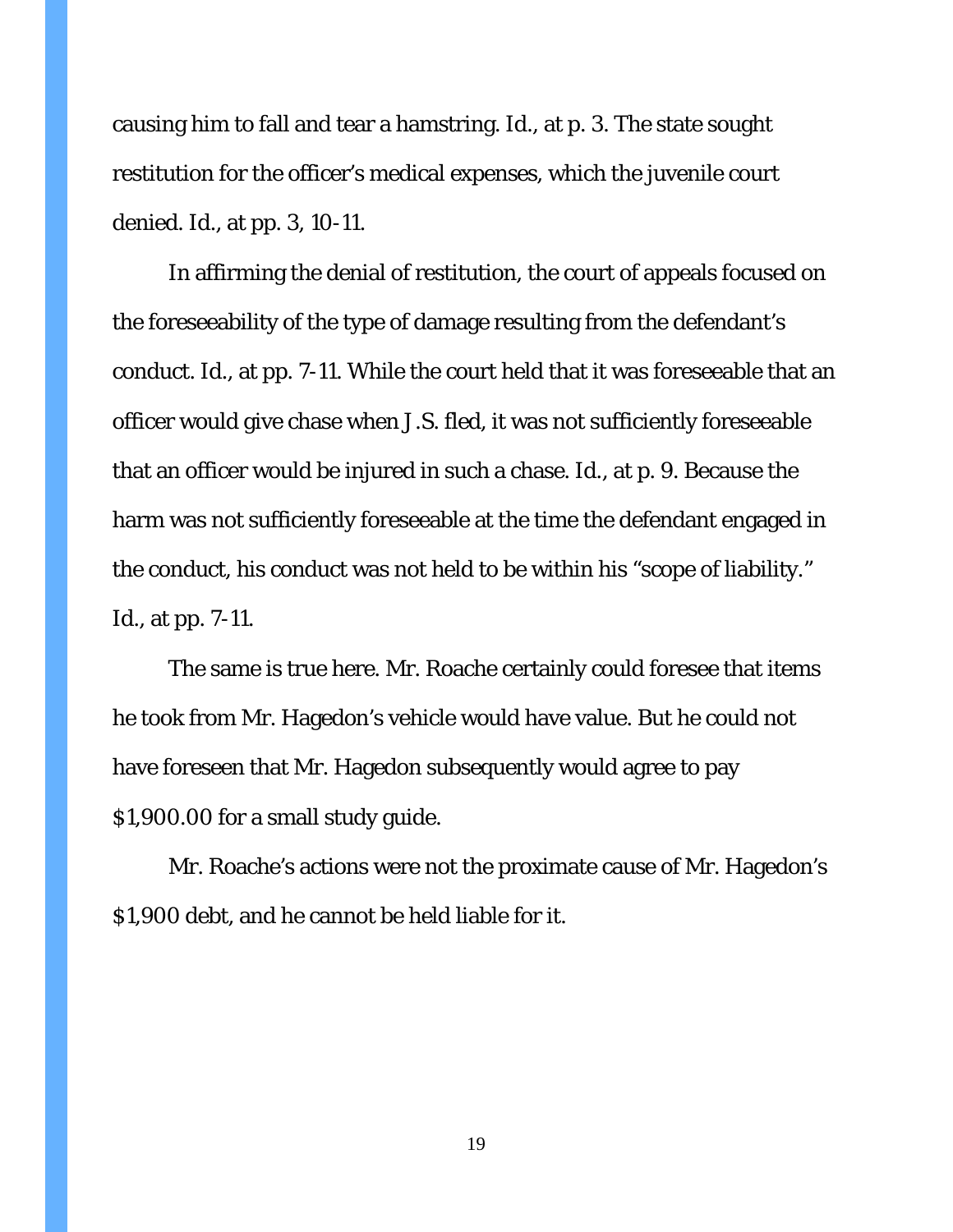#### 3. An award of \$1,900.00 for a lost study guide is excessive.

A restitution order is excessive if it bears no reasonable relationship to the damage caused by the defendant's criminal act. *State v. Bonstetter*, 637 N.W.2d 161, 165 (Iowa 2001). The study guide taken in this case was described by Mr. Hagedon as being "a small booklet, soft covered." (Rest. Hr. Tr. p. 9, Ll. 22-24). It was six inches wide and eight to ten inches long. (Rest. Hr. Tr. p. 9, Ll. 22-24). It was a quarter- to half-inch thick. (Rest. Hr. Tr. p. 9, L.  $25 - p$ . 10, L. 1). It had no actual value at all, according to Mr. Hagedon. (Rest. Hr. Tr. p. 11, Ll. 16-23).

An order for restitution in the amount of \$1,900.00 bears no relationship to the value of the item lost – a small study guide the value of which was determined to be nothing. The court found as much in its holding, acknowledging that that amount "far exceeds" the actual value of the booklet. (App. 23-25).

Because the amount ordered "far exceeds" the actual value of the book, the award is excessive and should have been disallowed.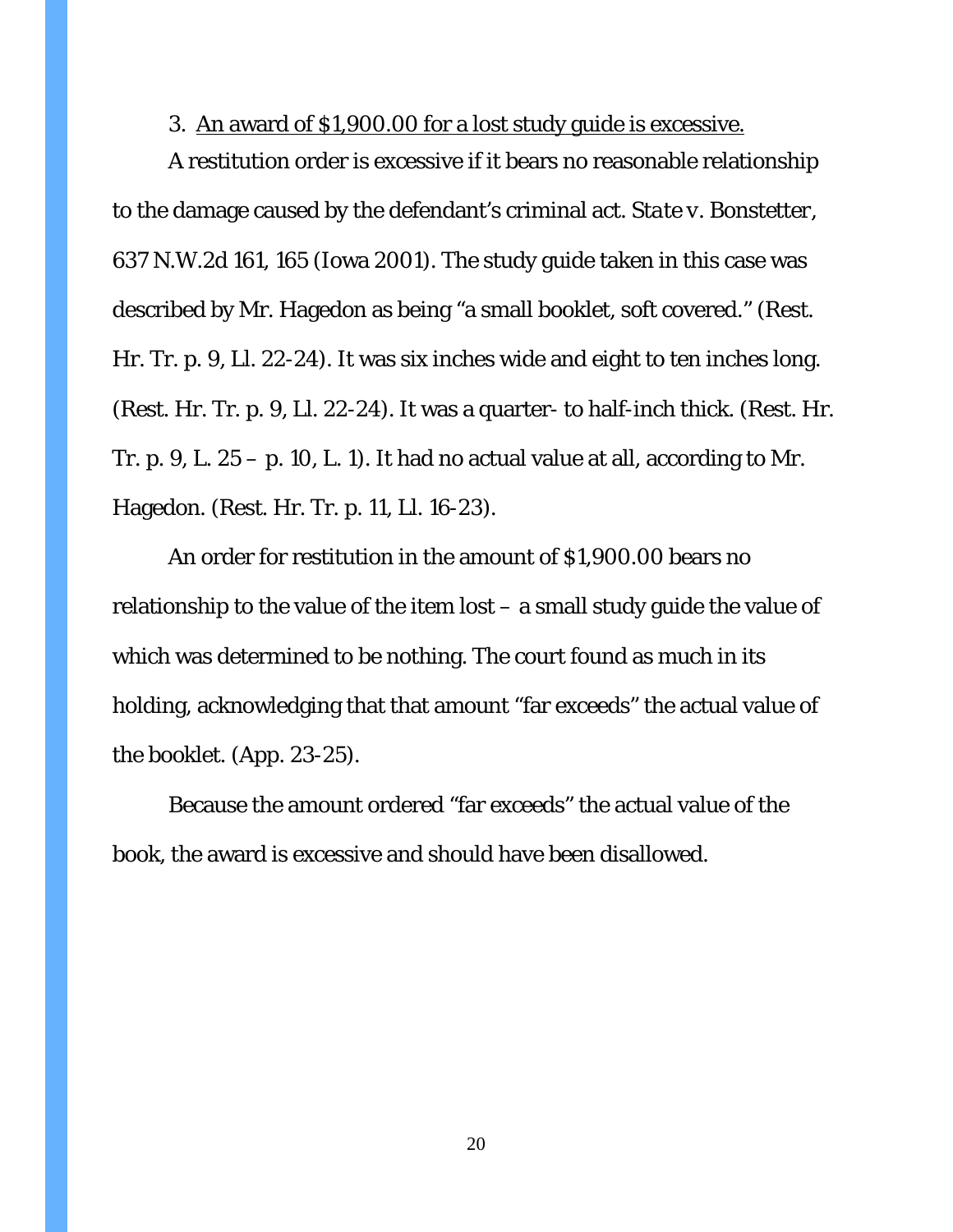4. Substantial evidence does not establish that Mr. Hagedon actually sustained a loss, as he is not legally obligated to pay Northland \$1,900.

Mr. Hagedon would not be entitled to restitution in a civil case against Mr. Roache, because the "fine" imposed by Northland CDL after the loss is not legally enforceable.

The basis for Mr. Hagedon's debt to Northland is the agreement he signed on September 22. Absent that agreement, Mr. Hagedon had no legal duty to pay Northland any amount beyond the actual value of the booklet.

Had Northland initiated a civil suit against Mr. Hagedon, it would have been obliged to prove damages under a theory of recovery recognized by the courts.

Regarding damages for breaches of contract, the fundamental purpose of awarding damages in civil cases is to place the injured party in as favorable a position as though no wrong had been committed. *Ag. Partners v. Chicago Cent. & Pac. R. Co.*, 726 N.W.2d 711, 716 (Iowa 2007). Damages thus typically are compensatory in nature, and designed not to provide a windfall, but rather to make the plaintiff whole again. *R.E.T. Corp. v. Frank Paxton Co. Ins*., 329 N.W.2d 416, 421 (Iowa 1938).

A general principle guides contract actions: Damages not reasonably anticipated by the parties when they contracted are not recoverable. *Macal*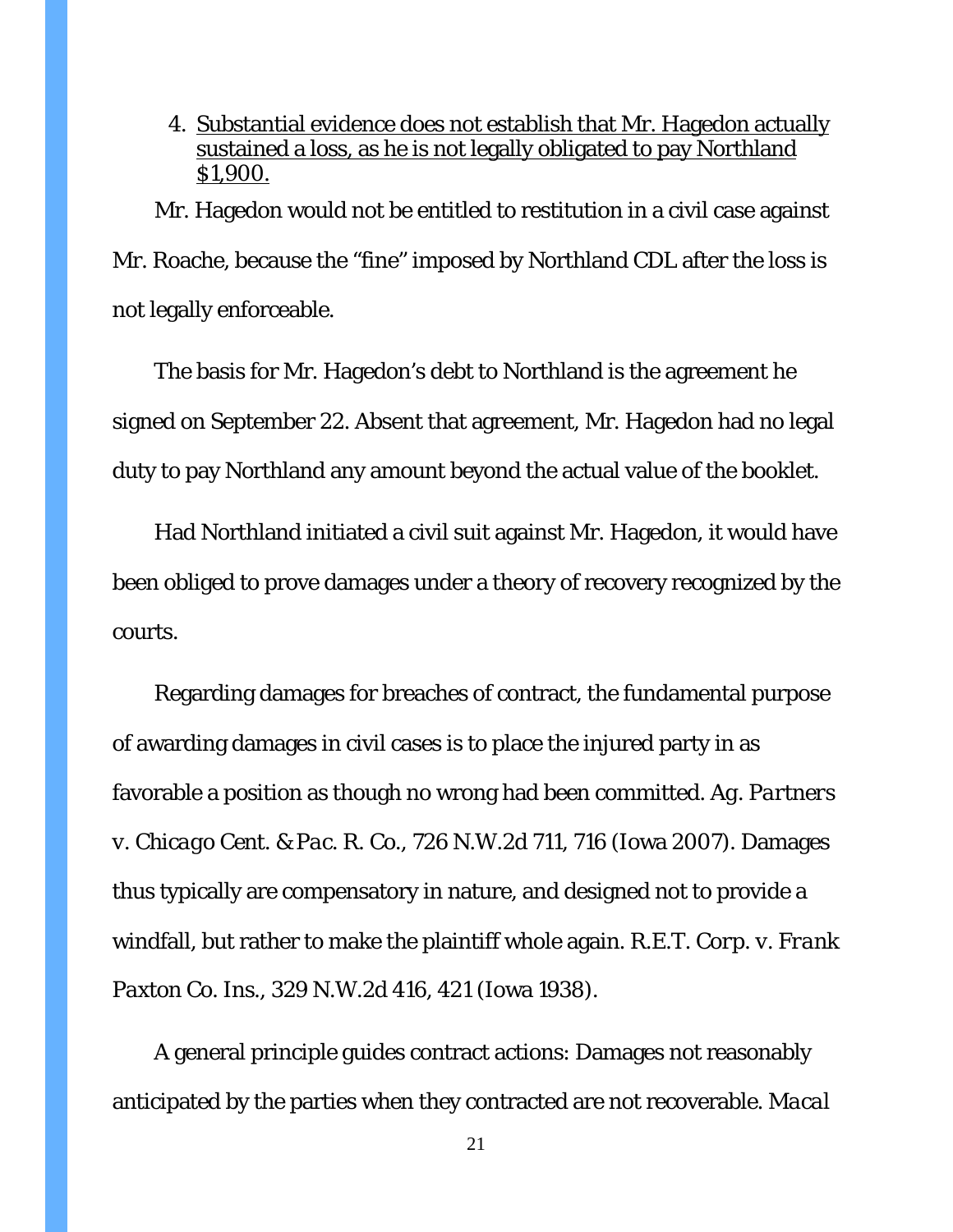*v. Stinson*, 468 N.W.2d 34, 36 (Iowa 1991), citing *R.E.T. Corp. v. Frank Paxton Co. Ins*., 329 N.W.2d 416, 420 (Iowa 1938).

Regardless, when the amount of damages is difficult to anticipate or estimate, parties to a contract may establish in advance the amount to be paid in the event one party breaches. *Golden Sun Feeds, Inc. v. Clark*, 140 N.W.2d 158, 161 (Iowa 1966). Such damages are referred to as liquidated damages, and they are enforceable so long as the amount to be paid is reasonably related to actual or anticipated damages. *Rohlin Const. Co. v. City of Hinton*, 476 N.W.2d 78, 79 (Iowa 1991).

Although liquidated damages no longer are disfavored by Iowa courts, if the sum stipulated is out of proportion to the injury actually sustained, then it will be treated as a penalty and disallowed. *Engel v. Vernon*, 215 N.W.2d 506, 516 (Iowa 1974); *In the Matter of the Estate of Anderson*, No. 9-991, 10-1066, at pp. 6-7 (Iowa Ct. App. 2010).

Northland referred to the amount sought from Mr. Hagedon as a "fine." The word "fine" is one synonym for "penalty," which is what the supreme court has held will not be enforced in contract law.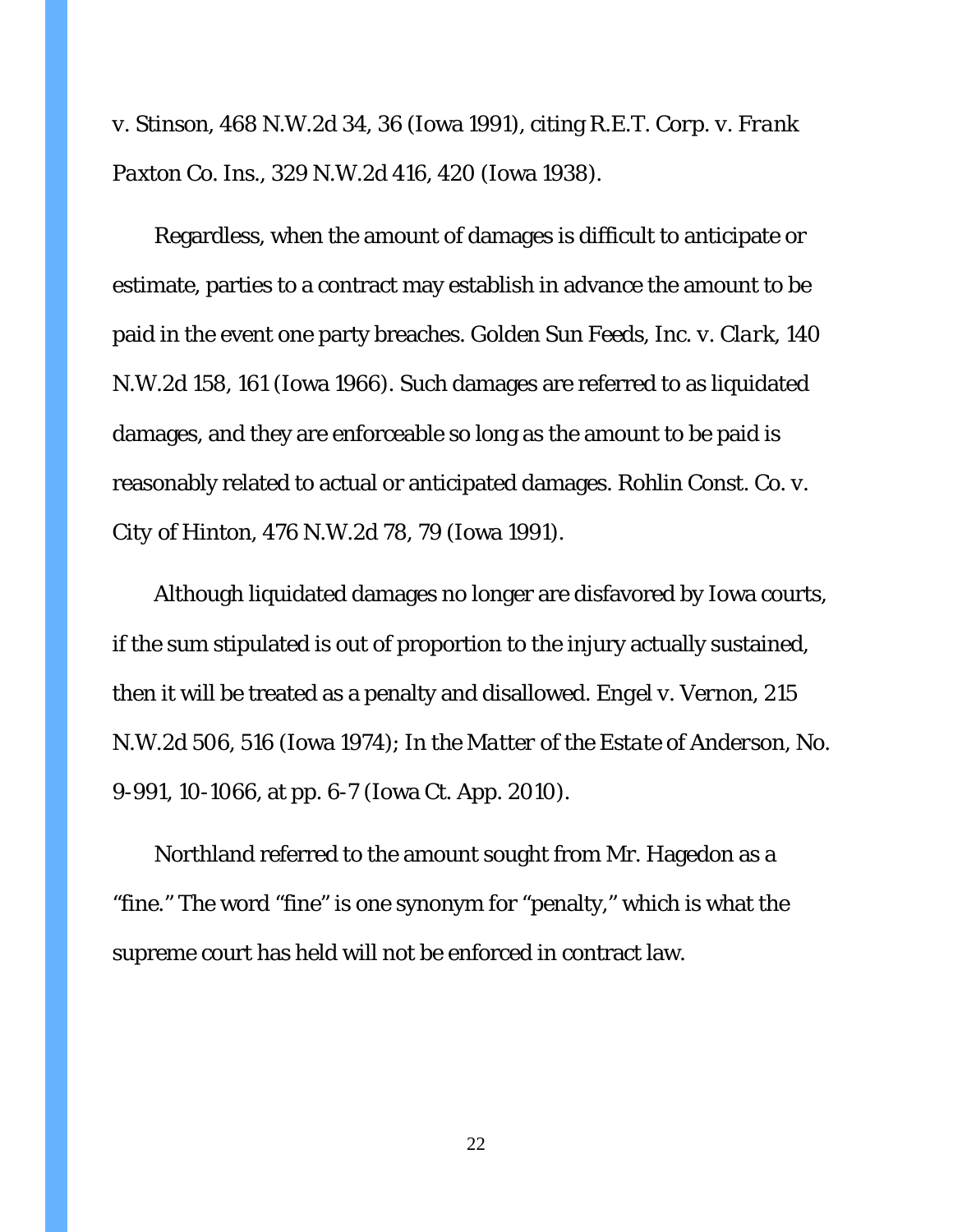The state offered no testimony regarding the actual value of the booklet beyond the fact that Mr. Hagedon's insurance company had determined that it had no value. (Rest. Hr. Tr. p. 11, Ll. 16-23).

The damages anticipated by Mr. Hagedon and Northland CDL for a failure to return the training brochure were not specified at the time the contract was entered into. (App. 19-20). When they were specified (after the offense had occurred), they bore no resemblance to the actual value of the booklet.

Thus, the caselaw for damages would allow Northland to collect from Mr. Hagedon only the amount required to compensate them for the loss of the book – an amount which is negligible. Northland would be able to collect liquidated damages, but only to the extent such damages are reasonably proportional to actual or anticipated damages.

The court "presumed" that \$1,900 fine "far exceeds" the actual value of the booklet. (App. 23-25). No evidence presented at the restitution hearing established any actual value for the booklet, certainly not one that that comes close to \$1,900.00. Accordingly, Mr. Hagedon is would not be obligated to pay this amount to Northland CDL as liquidated damages, and Mr. Roache thus cannot be compelled to pay this amount to Mr. Hagedon.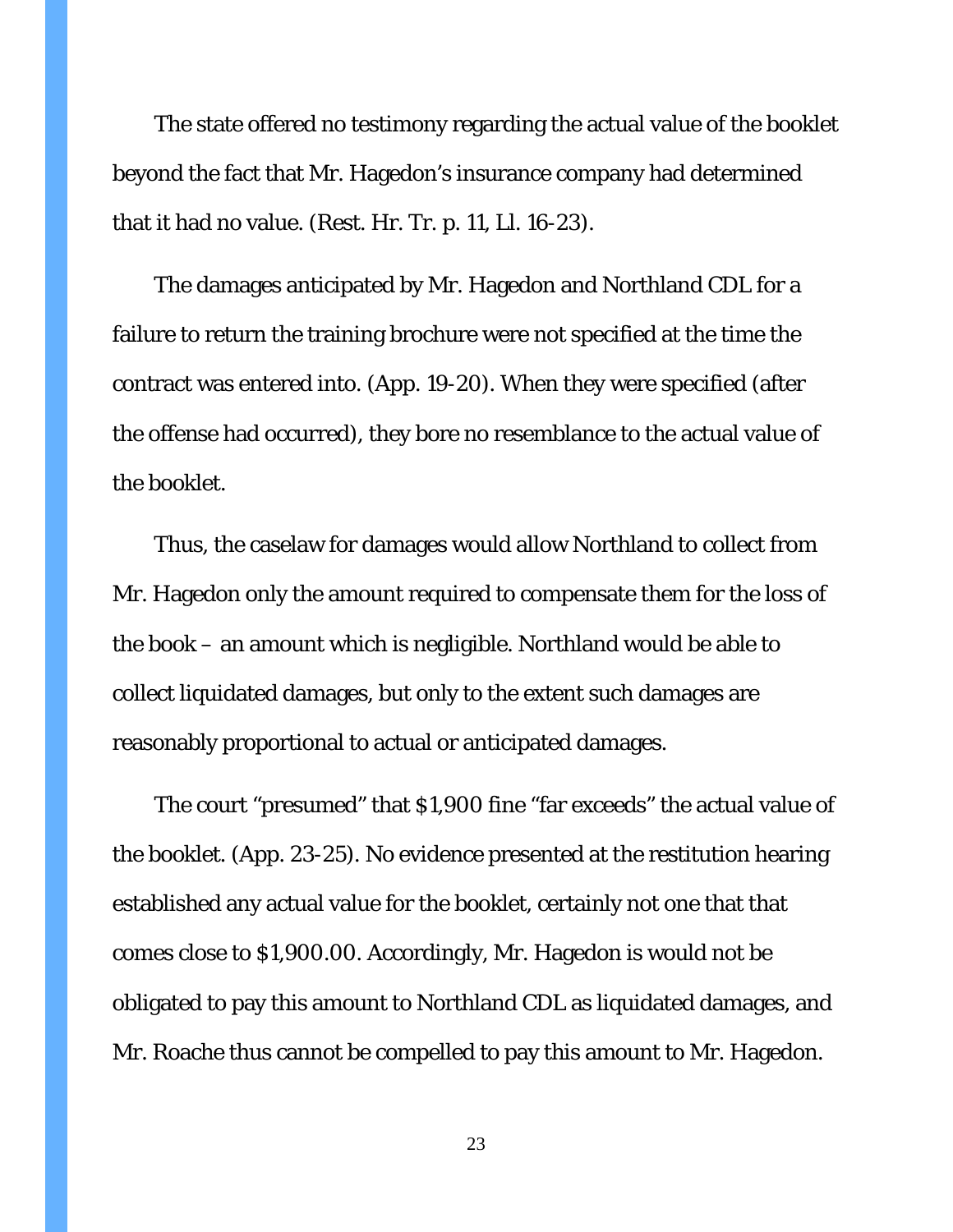*State v. Breen*, No. 14-0526 (Iowa Ct. App. 2015), is instructive.

There, a third party sought restitution from the defendant after paying the medical bills of the victim of a shooting. *Id*., at pp. 2-4. She apparently did so out of kindness, and was under no legal obligation to do so. *Id*., at 7.

Because the third party had no legal duty to pay the medical expenses of the victim, the court of appeals held that the defendant similarly had no legal duty to make restitution to that third party. *Id*., at p. 7.

In its opinion, the court contrasted that fact pattern with those in *State v. Schares*, 548 N.W.2d 894, 896 (Iowa 1996) (in which an archdiocese was held to be entitled to restitution after reimbursing the victim church after the defendant misappropriated funds), *State v. Hennenfent*, 490 N.W.2d 299, 300 (Iowa 1992) (in which a third-party bank was held to be entitled to restitution after reimbursing the victim depositor for losses attributable forged checks), and *State v. Stessman*, 460 N.W.2d 461, 464 (Iowa 1990) (in which General Motors was held to be entitle to restitution after it reimbursed a local dealership for auto repairs fraudulently obtained).

The difference between the three cases cited above and *Breen* was that the third parties in *Schares*, *Hennenfent*, and *Stessman* all had legal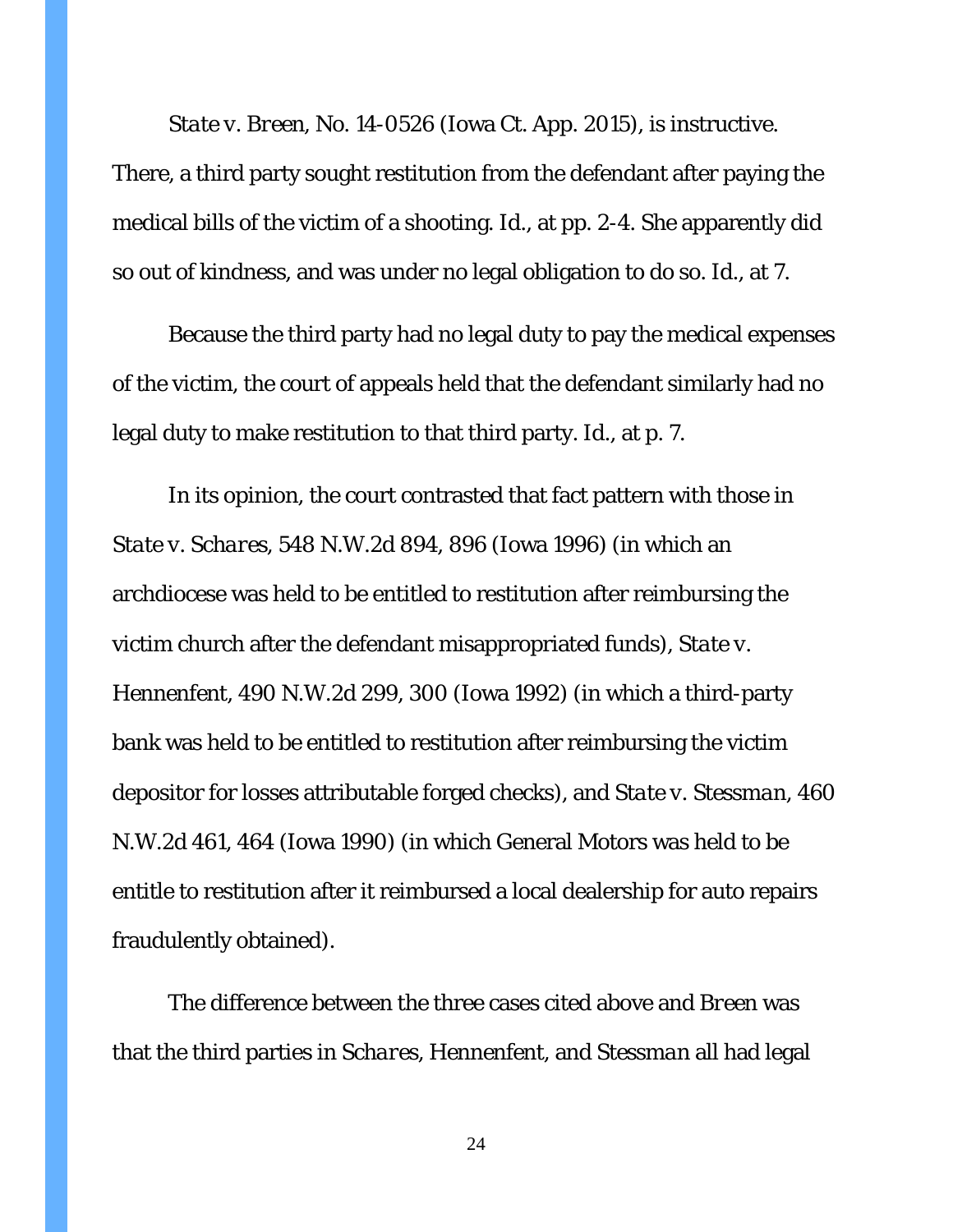obligations to cover the losses incurred by the direct victims, and thus were entitled to restitution from the defendant. *Id*.

The logic of *Breen* applies here. Mr. Roache should be obliged to pay restitution for a debt incurred by Mr. Hagedon *only if* Mr. Hagedon is himself obliged to pay that debt due to Mr. Roache's criminal conduct.

Finally, the evidence at the hearing did not establish that Northland actually sought to obtain \$1,900.00 from Mr. Hagedon. Northland imposed the \$1,900.00 "fine" only after learning of the loss of the book. (App. 21- 22). Despite contract language stating that Mr. Hagedon would not be allowed to obtain a CDL if he failed to return the booklet, Northland did in fact allow him to test for and receive his CDL. (Rest. Hrg. Tr. p. 13, Ll. 10- 18).

When asked whether Northland had sought payment, Mr. Hagedon replied that Northland had told him that they have charged the "fine" in the past. (Rest. Hr. Tr. p. 12, L. 20 – p. 13, L. 9). He testified that "any restitution that came out of this, they would like to get." (Rest. Hr. Tr. p. 12, L.  $20 - p$ . 13, L. 9).

When asked what would happen if he failed to pay Northland, Mr. Hagedon replied that he did not know. (Rest. Hr. Tr. p. 13, Ll. 14-18). But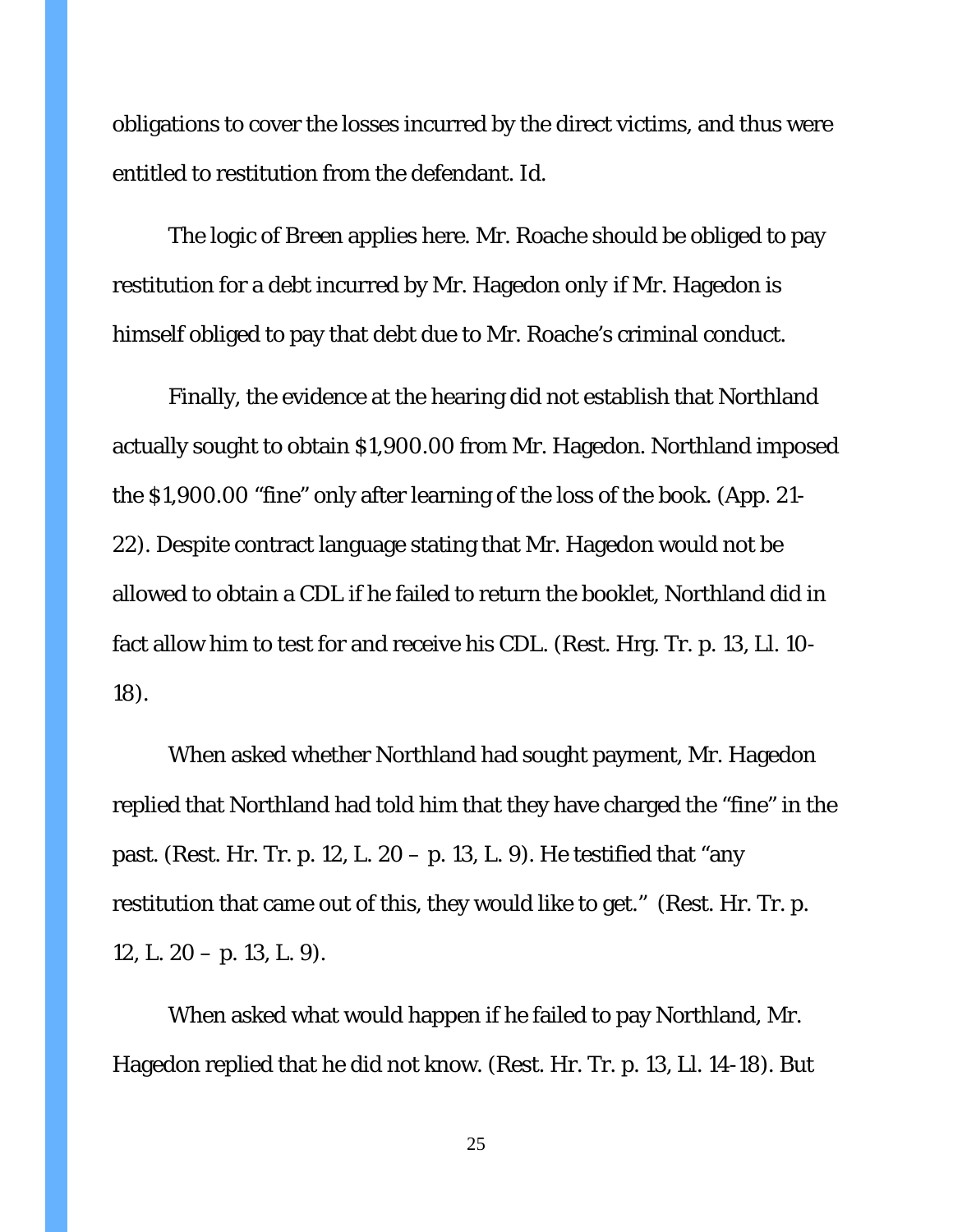the language he used indicated that his obligation to pay Northland was contingent upon the court's decision to award restitution. Specifically, Mr. Hagedon testified, "they've been waiting for what we hear from restitution," and "if I did get money from restitution, they'd like to see that." (Rest. Hrg. Tr. p. 8, Ll. 8-12.; p. 12, L. 20 – p. 13, L. 9).

Thus, even if the "fine" were legally enforceable, the evidence at the hearing established that Mr. Hagedon's debt to Northland was dependent upon the court awarding restitution, rather than the other way around.

Because Mr. Hagedon has no legal duty to pay Northland CDL for the loss of the study guide, Mr. Roache has no legal duty to reimburse Mr. Hagedon for that debt. Because the issue of whether Northland actually is seeking to be paid that amount is a matter of speculation, the amount should not have been awarded.

5. The award of the \$1,900 "fine" amounts to a de facto award of punitive damages.

As noted earlier, restitution is a creature of statute. *State v. Hagen*, 840 N.W.2d 140, 149 (Iowa 2013). If the statute does not provide for a certain class of damages, then the court may not order such damages. *Id*.

Punitive damages are specifically excepted from the language of the statute. Iowa Code section 910.1(3). Although restitution does include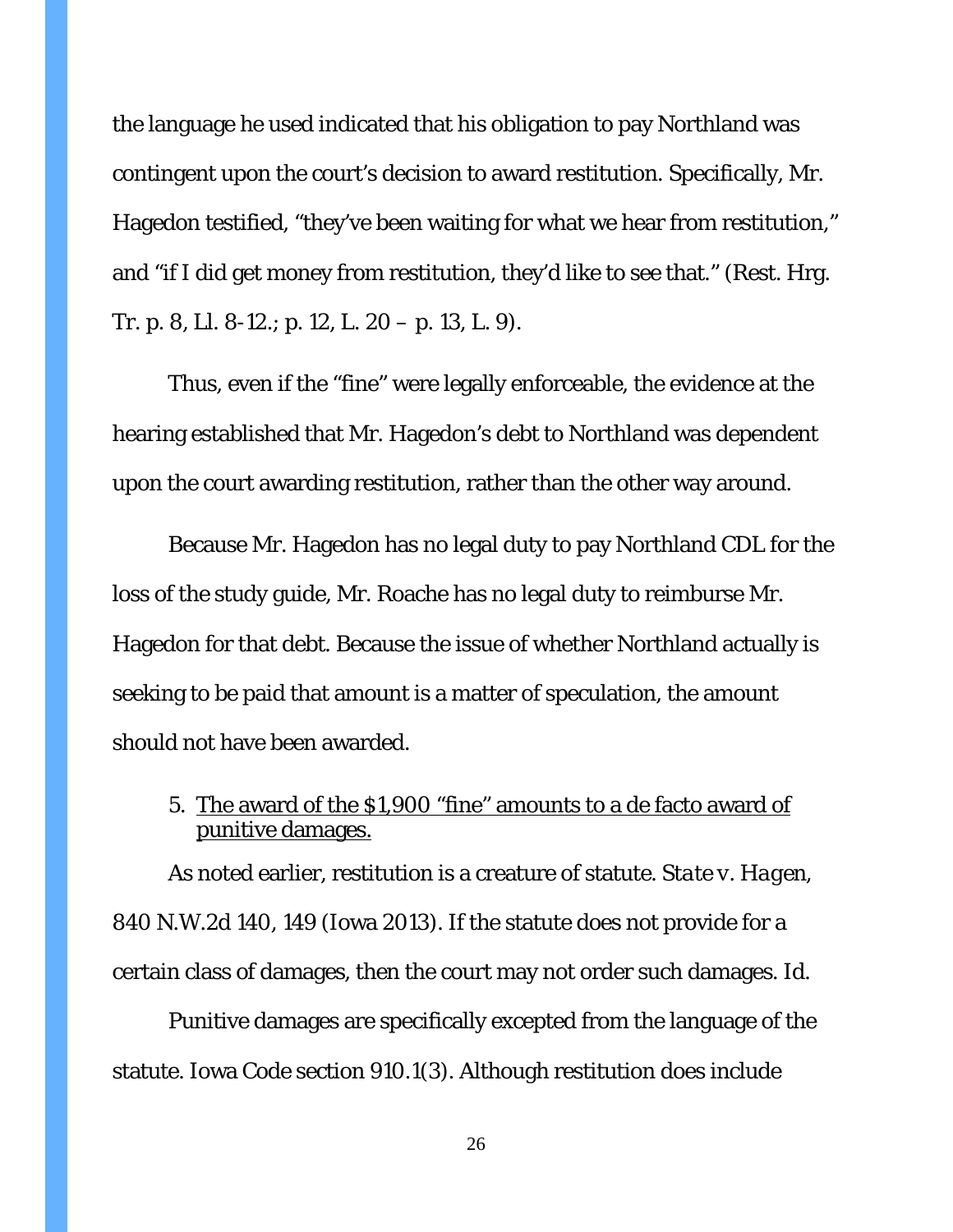"fines, penalties, and surcharges," this includes only such fines, penalties and surcharges as are payable to the clerk of court for the crime itself. *State v. Hagen*, 840 N.W2d 140, 149 (Iowa 2013).

A "fine" levied pursuant to a contract, agreed to after the fact by a private third party, amounts to punitive damages.

Punitive damages are those damages awarded to punish defendants and to deter the defendant and others from repeating such conduct. *In re Estate of Vajgrt*, 801 N.W.2d 570, 575 (Iowa 2011). Northland seeks to seeks to do just that upon Mr. Roache in this matter, via Mr. Hagedon.

The district court erred in allowing the imposition of the \$1,900 "fine," and this court should reverse that decision.

#### **CONCLUSION**

For the reasons herein stated, Terran Roache, the Applicant-Appellant, respectfully requests that the court **REVERSE** the district court's order awarding restitution for the \$1,900 "fine."